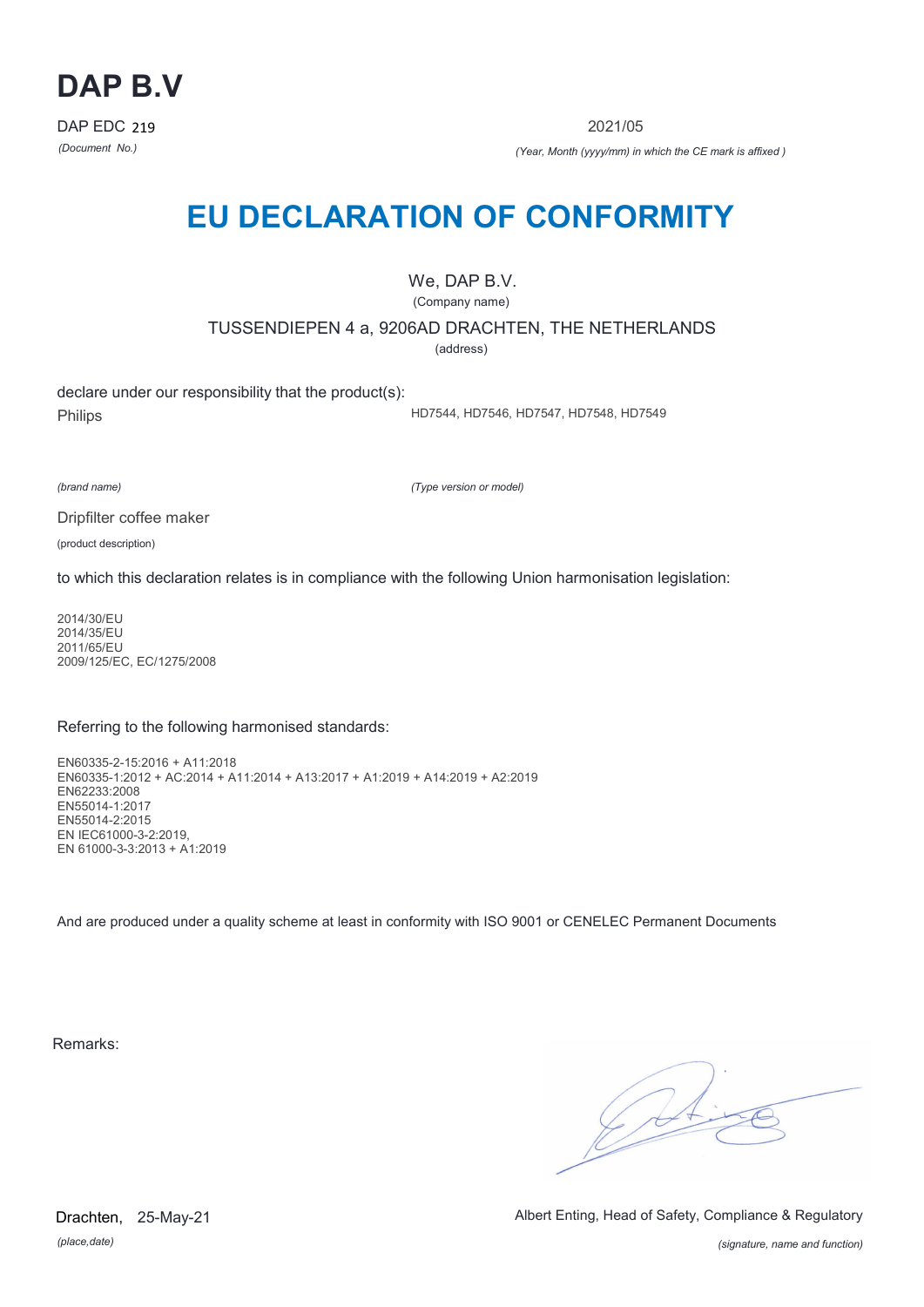

2021/05

*(Document No. /Bericht Nr. ) (Year, Month (yyyy/mm) in which the CE mark is affixed /Jahr der CE Zeichenerteilung )*

# **EU DECLARATION OF CONFORMITY**

(EG - Konformitätserklärung)

## We, DAP B.V.

(Company name / Name) TUSSENDIEPEN 4 a, 9206AD DRACHTEN, THE NETHERLANDS (address / Anschrift)

declare under our responsibility that the product(s): HD7544, HD7546, HD7547, HD7548, HD7549 erklären als Verantwortliche, daß folgende(s) elektrische(n) Produkt(e)

Philips

*(brand name, Markenname)*

*(Type version or model, Typenbezeichnung oder Modell )*

Dripfilter coffee maker (product description, Produktbezeichnung)

to which this declaration relates is in compliance with the following Union harmonisation legislation:

(auf die sich diese Konformitätserklärung bezieht, allen nachstehenden harmonisierten Normen der Union entspricht:)

2014/30/EU 2014/35/EU 2011/65/EU 2009/125/EC, EC/1275/2008

### Referring to the following harmonised standards:

(Bezugnahme auf die folgenden harmonisierten Normen:)

EN60335-2-15:2016 + A11:2018 EN60335-1:2012 + AC:2014 + A11:2014 + A13:2017 + A1:2019 + A14:2019 + A2:2019 EN62233:2008 EN55014-1:2017 EN55014-2:2015 EN IEC61000-3-2:2019, EN 61000-3-3:2013 + A1:2019

And are produced under a quality scheme at least in conformity with ISO 9001 or CENELEC Permanent Documents (und die gemäß eines Qualitätsystems produziert werden, dass mindestens der ISO 9001 oder CENELEC Permanent Documents entspricht)

Remarks:

*(place,date / Ort, Datum )* Drachten, 25-May-21

*(signature, name and function / Unterschrift, Name und Funktion des Unterzeichners )* Albert Enting, Head of Safety, Compliance & Regulatory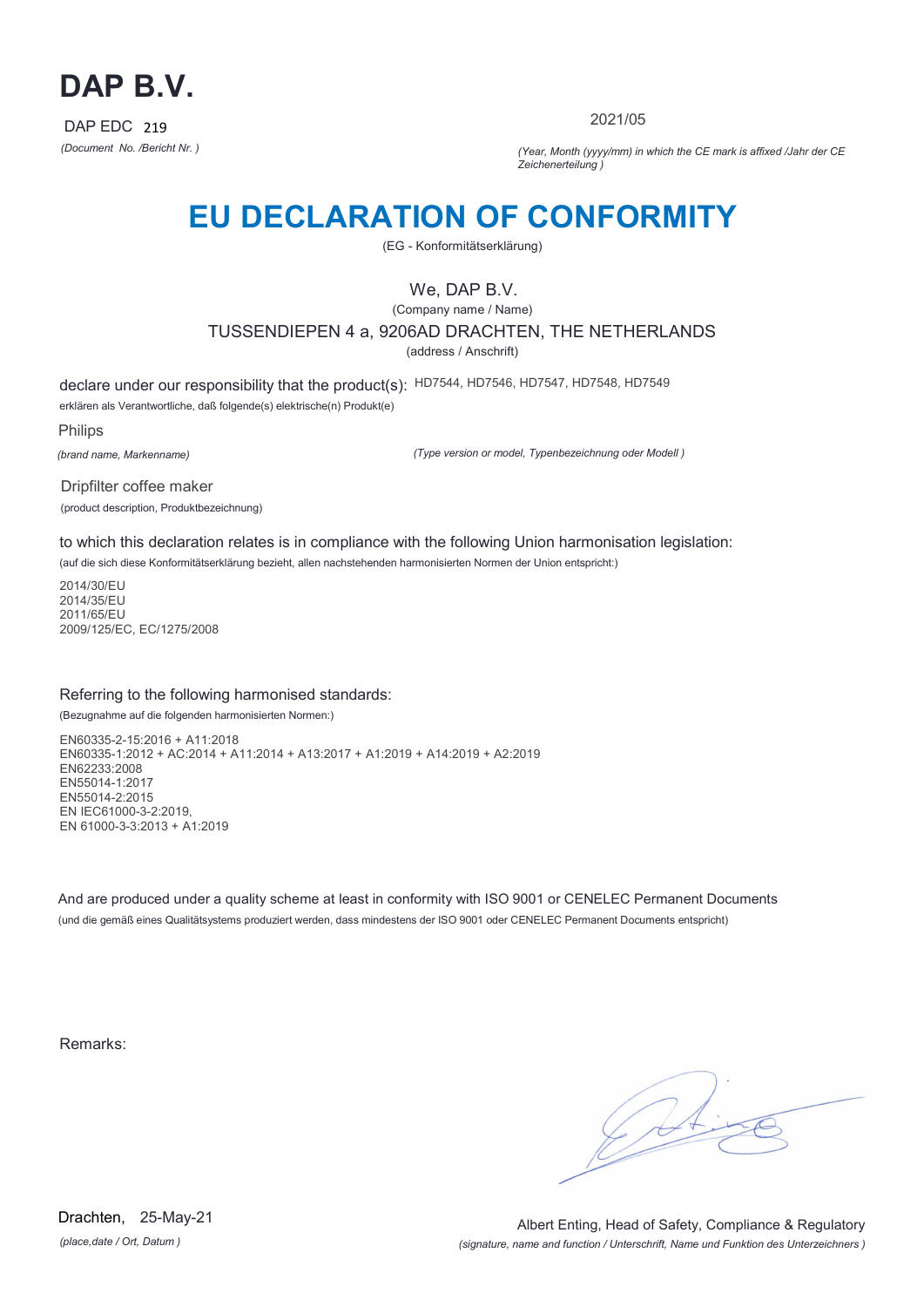

2021/05

*(Document No. / Numéro du document) (Year, Month (yyyy/mm) in which the CE mark is affixed / Année/mois (aaaa/mm) au cours de laquelle le marquage CE a été apposé)*

# **EU DECLARATION OF CONFORMITY**

(DECLARATION DE CONFORMITE CE)

## We, DAP B.V.

(Company name / Nom de l'entreprise) TUSSENDIEPEN 4 a, 9206AD DRACHTEN, THE NETHERLANDS

(address / adresse)

declare under our responsibility that the product(s): HD7544, HD7546, HD7547, HD7548, HD7549

(déclarons sous notre propre responsabilité que le(s) produit(s))

Philips

*(brand name, nom de la marque)*

*(Type version or model, référence ou modèle)*

Dripfilter coffee maker (product description, description du produit)

to which this declaration relates is in compliance with the following Union harmonisation legislation: (auquel cette déclaration se rapporte, est conforme à la législation d'harmonisation de l'Union suivante :)

2014/30/EU 2014/35/EU 2011/65/EU 2009/125/EC, EC/1275/2008

### Referring to the following harmonised standards:

(Et fait référence aux normes harmonisées suivantes :)

EN60335-2-15:2016 + A11:2018 EN60335-1:2012 + AC:2014 + A11:2014 + A13:2017 + A1:2019 + A14:2019 + A2:2019 EN62233:2008 EN55014-1:2017 EN55014-2:2015 EN IEC61000-3-2:2019, EN 61000-3-3:2013 + A1:2019

And are produced under a quality scheme at least in conformity with ISO 9001 or CENELEC Permanent Documents (Et sont fabriqués conformément à une qualité au moins conforme à la norme ISO 9001 ou aux Documents Permanents CENELEC)

Remarks:

 $\sqrt{14}$ 

*(place,date / lieu, date)* Drachten, 25-May-21

*(signature, name and function / signature, nom et fonction)* Albert Enting, Head of Safety, Compliance & Regulatory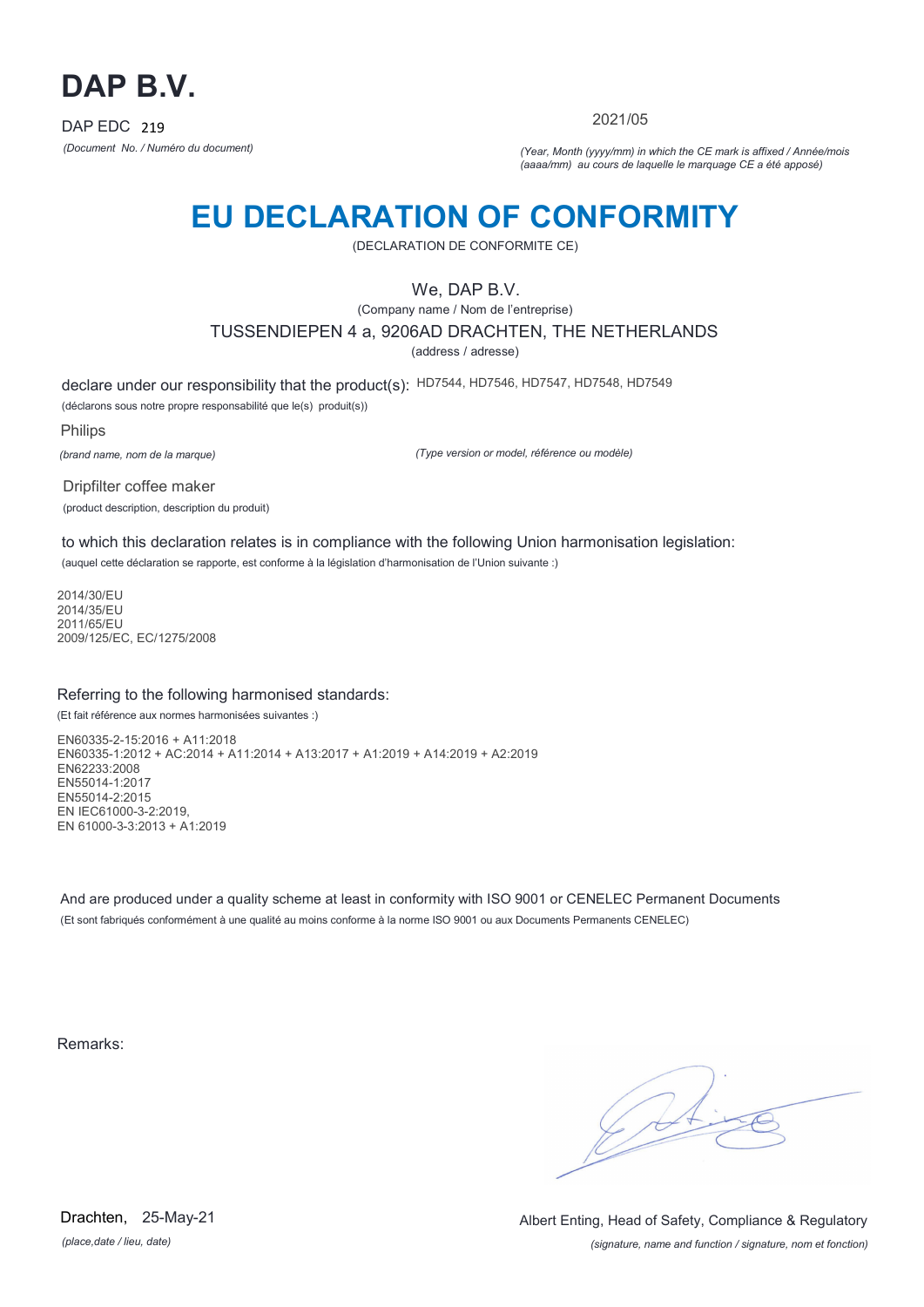

2021/05

*(Document No. / Documentnummer) (Year, Month (yyyy/mm) in which the CE mark is affixed / Jaar, maand waarin de CE markering is uitgegeven)*

# **EU DECLARATION OF CONFORMITY**

(Europeese Conformiteitsverklaring)

## We, DAP B.V.

(Company name / Bedrijfsnaam) TUSSENDIEPEN 4 a, 9206AD DRACHTEN, THE NETHERLANDS (address / adres)

declare under our responsibility that the product(s): HD7544, HD7546, HD7547, HD7548, HD7549 (verklaren dat onder onze verantwoordelijkheid de product(en))

Philips

*(brand name, merknaam)*

*(Type version or model, typenummer of model)*

Dripfilter coffee maker (product description, productbeschrijving)

to which this declaration relates is in compliance with the following Union harmonisation legislation:

(waarop deze verklaring betrekking heeft in overeenstemming is met de volgende harmonisatiewetten van de Europese Unie:)

2014/30/EU 2014/35/EU 2011/65/EU 2009/125/EC, EC/1275/2008

### Referring to the following harmonised standards:

(Onder verwijzing naar de volgende geharmoniseerde normen:)

EN60335-2-15:2016 + A11:2018 EN60335-1:2012 + AC:2014 + A11:2014 + A13:2017 + A1:2019 + A14:2019 + A2:2019 EN62233:2008 EN55014-1:2017 EN55014-2:2015 EN IEC61000-3-2:2019, EN 61000-3-3:2013 + A1:2019

And are produced under a quality scheme at least in conformity with ISO 9001 or CENELEC Permanent Documents (En worden geproduceerd volgens een kwaliteitsprogramma wat minimaal overeenkomt met ISO9001 of de CENELEC permanente documenten)

Remarks:

 $\sqrt{14}$ 

*(place,date / plaats, datum)* Drachten, 25-May-21 Albert Enting, Head of Safety, Compliance & Regulatory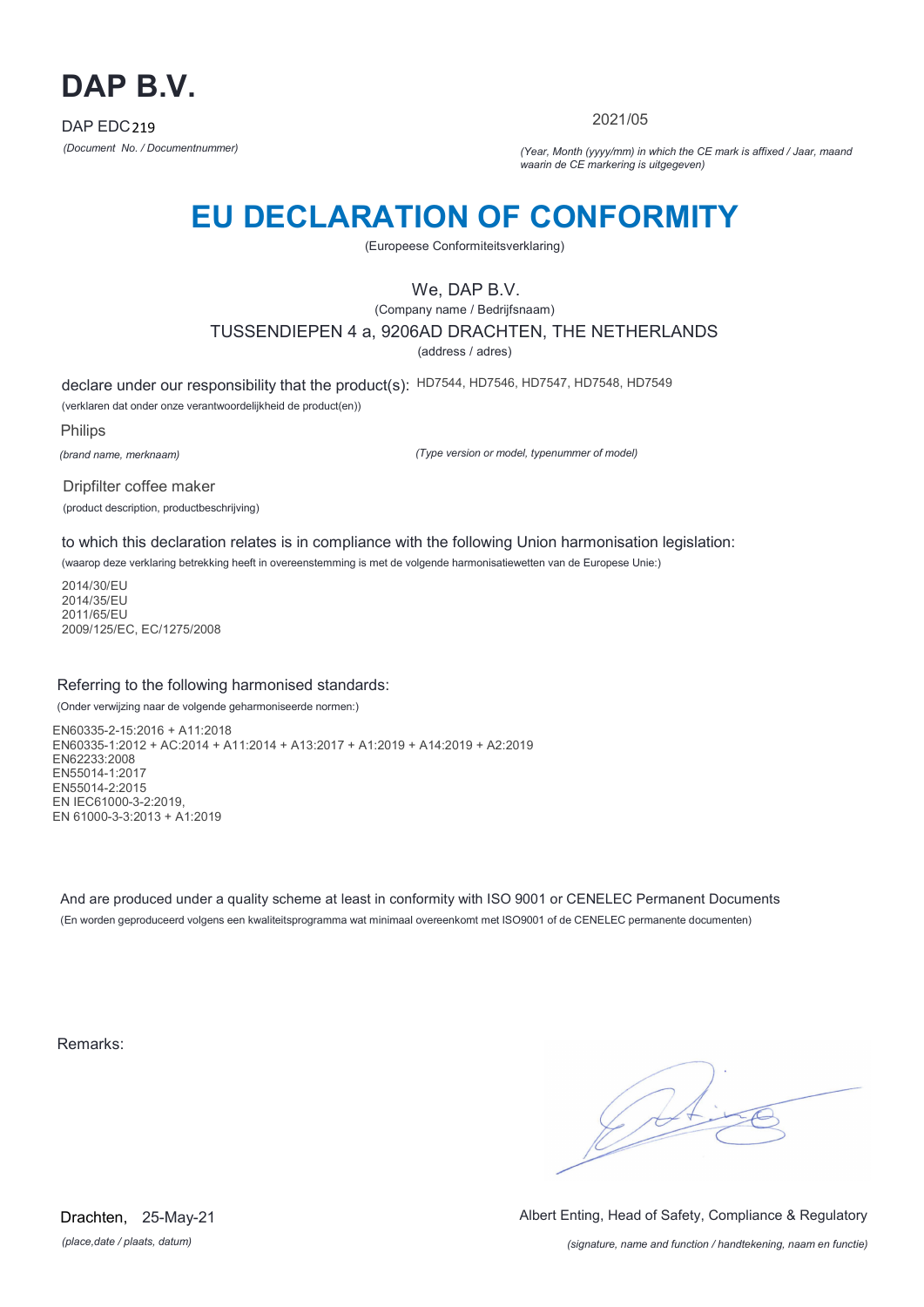

2021/05

*(Document No. / Číslo zprávy) (Year, Month (yyyy/mm) in which the CE mark is affixed / Rok udělění známky CE)*

# **EU DECLARATION OF CONFORMITY**

(Prohlášení o shodě v EU)

## We, DAP B.V.

(Company name / Jméno) TUSSENDIEPEN 4 a, 9206AD DRACHTEN, THE NETHERLANDS

(address / adresa)

declare under our responsibility that the product(s): HD7544, HD7546, HD7547, HD7548, HD7549 (Prohlašujeme na svou odpovědnost, že elektrický výrobek)

Philips

*(brand name, značka)*

*(Type version or model, Typ verze nebo model)*

Dripfilter coffee maker (product description, popis výrobku)

to which this declaration relates is in compliance with the following Union harmonisation legislation:

(ke kterému se toto prohlášení vztahuje, je v souladu s následujícími harmonizačními právními předpisy EU:)

2014/30/EU 2014/35/EU 2011/65/EU 2009/125/EC, EC/1275/2008

### Referring to the following harmonised standards:

(Odkazující na následovné harmonizované normy:)

EN60335-2-15:2016 + A11:2018 EN60335-1:2012 + AC:2014 + A11:2014 + A13:2017 + A1:2019 + A14:2019 + A2:2019 EN62233:2008 EN55014-1:2017 EN55014-2:2015 EN IEC61000-3-2:2019, EN 61000-3-3:2013 + A1:2019

And are produced under a quality scheme at least in conformity with ISO 9001 or CENELEC Permanent Documents (A jsou vyráběny v systému řízení kvality minimálně ve shodě s ISO 9001 nebo)

Remarks:

 $\sqrt{1}$ 

*(place,date / místo, datum)* Drachten, 25-May-21

*(signature, name and function / podpis, jméno a funkce)* Albert Enting, Head of Safety, Compliance & Regulatory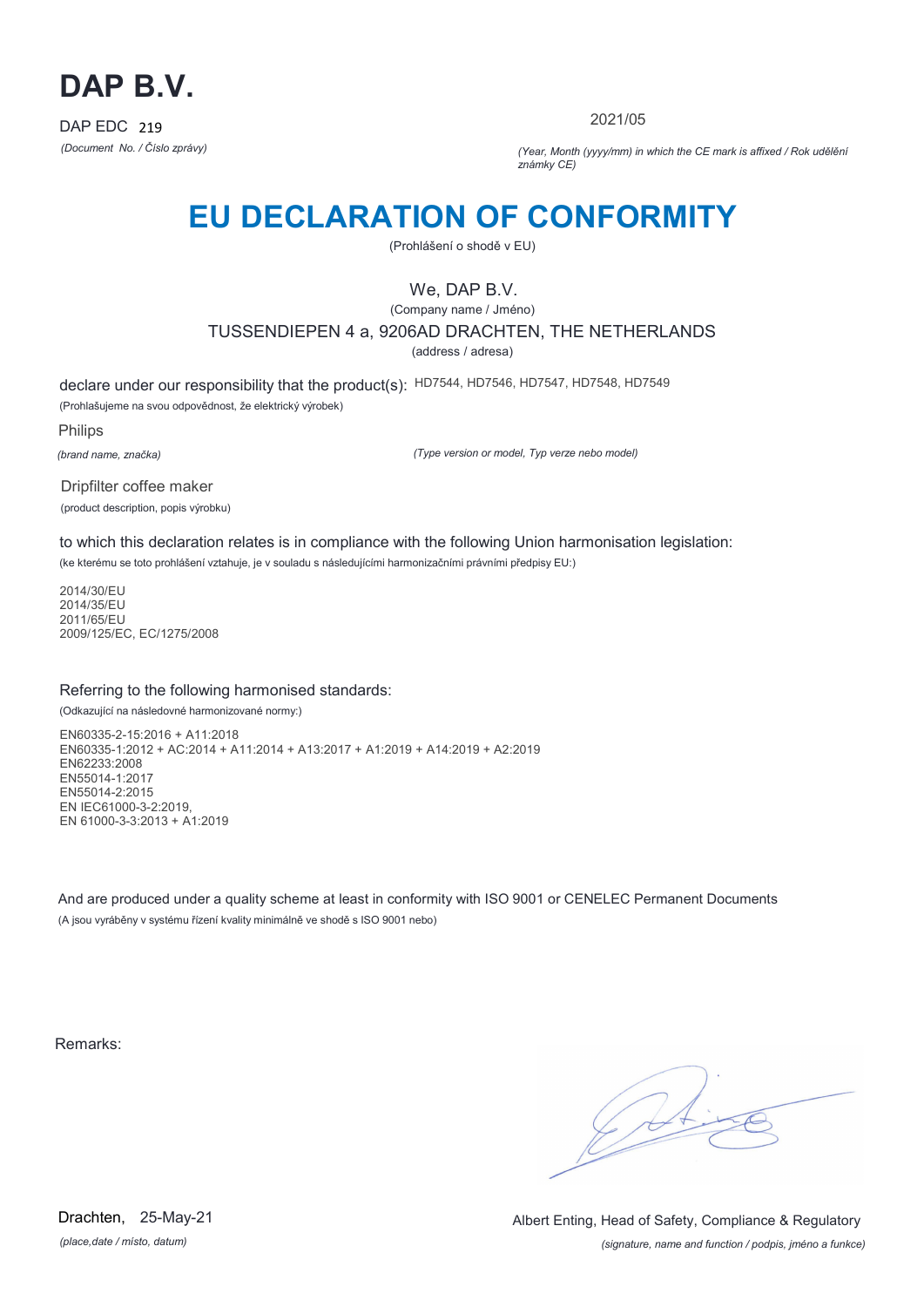

2021/05

*(Document No. / Rapportnummer) (Year, Month (yyyy/mm) in which the CE mark is affixed / Årstal for påhæftning af CE-mærkningen)*

# **EU DECLARATION OF CONFORMITY**

(EU KONFORMITETSERKLÆRING)

## We, DAP B.V.

(Company name / Virksomhedens navn) TUSSENDIEPEN 4 a, 9206AD DRACHTEN, THE NETHERLANDS

(address / adresse)

declare under our responsibility that the product(s): HD7544, HD7546, HD7547, HD7548, HD7549 (Erklærer i henhold til vores ansvar, at de(t) elektriske produkt(er))

Philips

*(brand name, navn på varemærke)*

*(Type version or model, type eller model)*

Dripfilter coffee maker (product description, produktbeskrivelse)

to which this declaration relates is in compliance with the following Union harmonisation legislation:

(til hvilke(t) denne erklæring relaterer sig, er i overensstemmelse med følgende EUharmoniseringslovgivning:)

2014/30/EU 2014/35/EU 2011/65/EU 2009/125/EC, EC/1275/2008

### Referring to the following harmonised standards:

(Med reference til følgende harmoniserede standarder:)

EN60335-2-15:2016 + A11:2018 EN60335-1:2012 + AC:2014 + A11:2014 + A13:2017 + A1:2019 + A14:2019 + A2:2019 EN62233:2008 EN55014-1:2017 EN55014-2:2015 EN IEC61000-3-2:2019, EN 61000-3-3:2013 + A1:2019

And are produced under a quality scheme at least in conformity with ISO 9001 or CENELEC Permanent Documents (Og er produceret i en kvalitet, der, som minimum, opfylder kravene i ISO 9001-standarden eller CENELEC's permanente dokumenter)

Remarks:

 $\sqrt{11}$ 

*(place,date / sted, dato)* Drachten, 25-May-21

*(signature, name and function / Signatur, navn og titel)* Albert Enting, Head of Safety, Compliance & Regulatory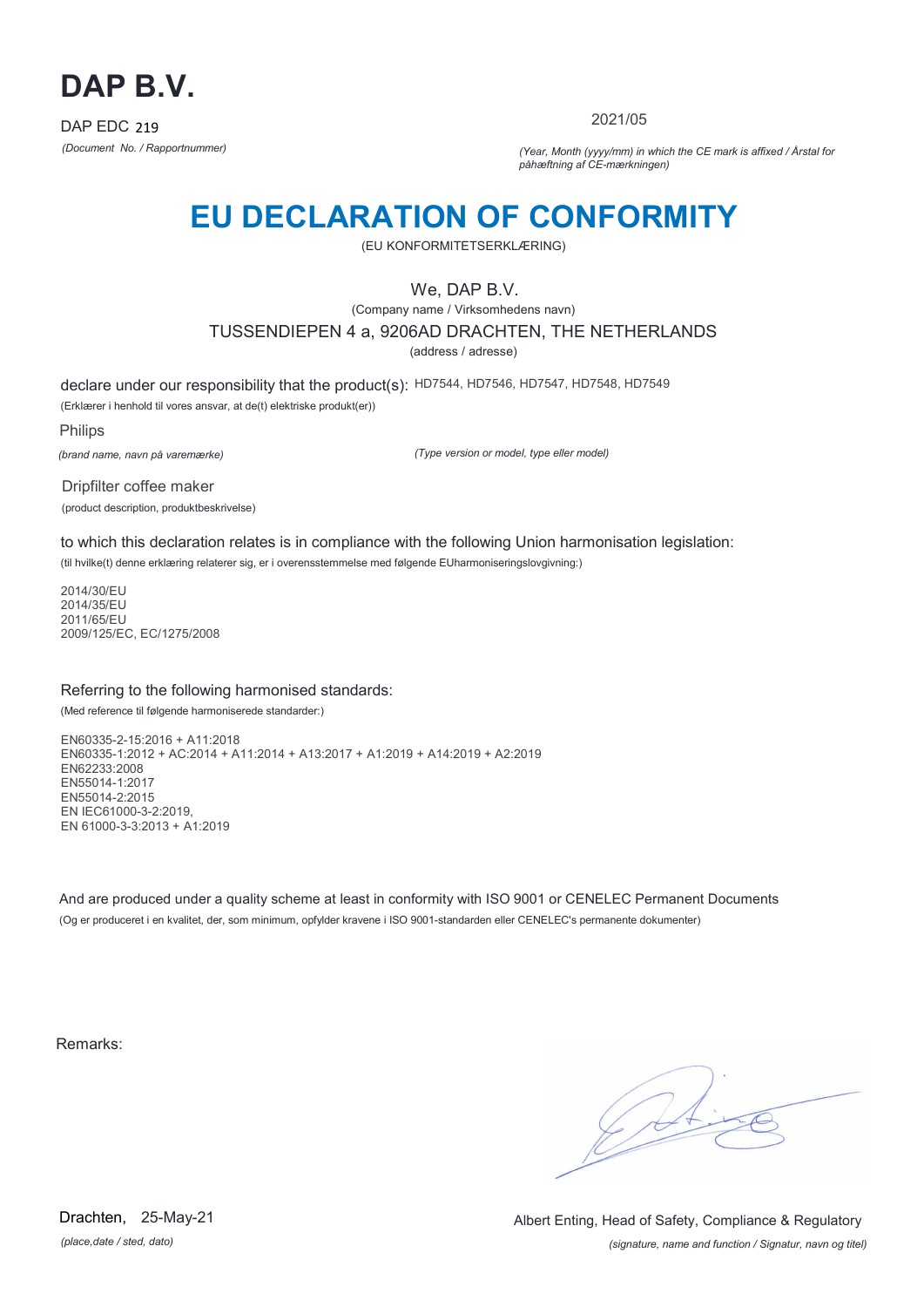

2021/05

*(Document No. / Documento nº.) (Year, Month (yyyy/mm) in which the CE mark is affixed / Año en el que se incluye el marcado CE))*

## **EU DECLARATION OF CONFORMITY**

(EU DECLARACIÓN CE DE CONFORMIDAD)

### We, DAP B.V.

(Company name / Nombre compaña )

TUSSENDIEPEN 4 a, 9206AD DRACHTEN, THE NETHERLANDS

(address / dirección )

declare under our responsibility that the product(s): HD7544, HD7546, HD7547, HD7548, HD7549

(Declaramos bajo nuestra propia responsabilidad que el (los) producto(s):

Philips

*(brand name, nombre de la marca)*

*(Type version or model, Referencia o modelo)*

Dripfilter coffee maker (product description, descripción del producto )

to which this declaration relates is in compliance with the following Union harmonisation legislation:

(al que hace referencia esta declaración cumple la siguiente legislación sobre armonización de la Unión:)

2014/30/EU 2014/35/EU 2011/65/EU 2009/125/EC, EC/1275/2008

### Referring to the following harmonised standards:

(En referencia a las siguientes normas armonizadas:)

EN60335-2-15:2016 + A11:2018 EN60335-1:2012 + AC:2014 + A11:2014 + A13:2017 + A1:2019 + A14:2019 + A2:2019 EN62233:2008 EN55014-1:2017 EN55014-2:2015 EN IEC61000-3-2:2019, EN 61000-3-3:2013 + A1:2019

And are produced under a quality scheme at least in conformity with ISO 9001 or CENELEC Permanent Documents (Y se fabrican conforme a una calidad al menos conforme a la norma ISO 9001 o a los Documentos Permanentes CENELEC)

Remarks:

*(place,date / lugar, fecha)* Drachten, 25-May-21

*(signature, name and function / firma, nombre y cargo )* Albert Enting, Head of Safety, Compliance & Regulatory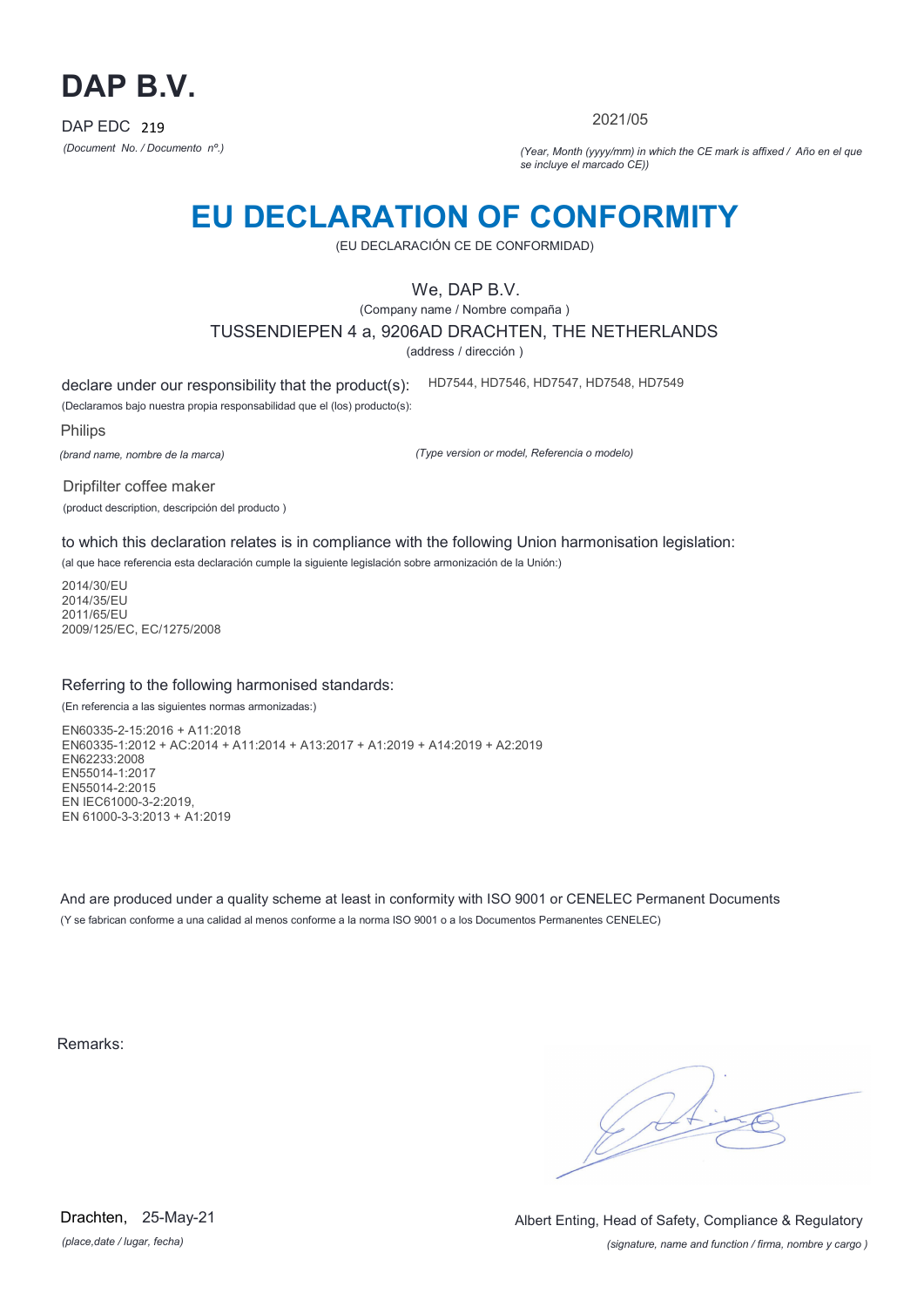

2021/05

*(Document No. / Raportti nr.) (Year, Month (yyyy/mm) in which the CE mark is affixed / CE merkinnän myöntämisvuosi)*

# **EU DECLARATION OF CONFORMITY**

(Vaatimustenmukaisuusvakuutus)

## We, DAP B.V.

(Company name / Nimi) TUSSENDIEPEN 4 a, 9206AD DRACHTEN, THE NETHERLANDS (address / Osoite)

declare under our responsibility that the product(s): HD7544, HD7546, HD7547, HD7548, HD7549

(Ilmoitus seuraavista vastuullamme olevista sähkötuotteista:)

Philips

*(brand name, Brändinimi)*

*(Type version or model, Tyypi, versio tai malli)*

Dripfilter coffee maker (product description, Tuotekuvaus)

to which this declaration relates is in compliance with the following Union harmonisation legislation:

(Tämä vakuutus on yhdenmukainen seuraavan Euroopan unionin yhdenmukaistamislainsäädännön kanssa:)

2014/30/EU 2014/35/EU 2011/65/EU 2009/125/EC, EC/1275/2008

### Referring to the following harmonised standards:

(Viitaten seuraaviin yhdenmukaistettuihin standardeihin:)

EN60335-2-15:2016 + A11:2018 EN60335-1:2012 + AC:2014 + A11:2014 + A13:2017 + A1:2019 + A14:2019 + A2:2019 EN62233:2008 EN55014-1:2017 EN55014-2:2015 EN IEC61000-3-2:2019, EN 61000-3-3:2013 + A1:2019

And are produced under a quality scheme at least in conformity with ISO 9001 or CENELEC Permanent Documents (Ja on tuotettu seuraavien laatujärjestelmien mukaisesti : ISO 9001 ja CENELEC asiakirjat)

Remarks:

 $\sqrt{11}$ 

*(place,date / paikka, päiväys)* Drachten, 25-May-21

*(signature, name and function / Allekirjoitus, nimi ja asema)* Albert Enting, Head of Safety, Compliance & Regulatory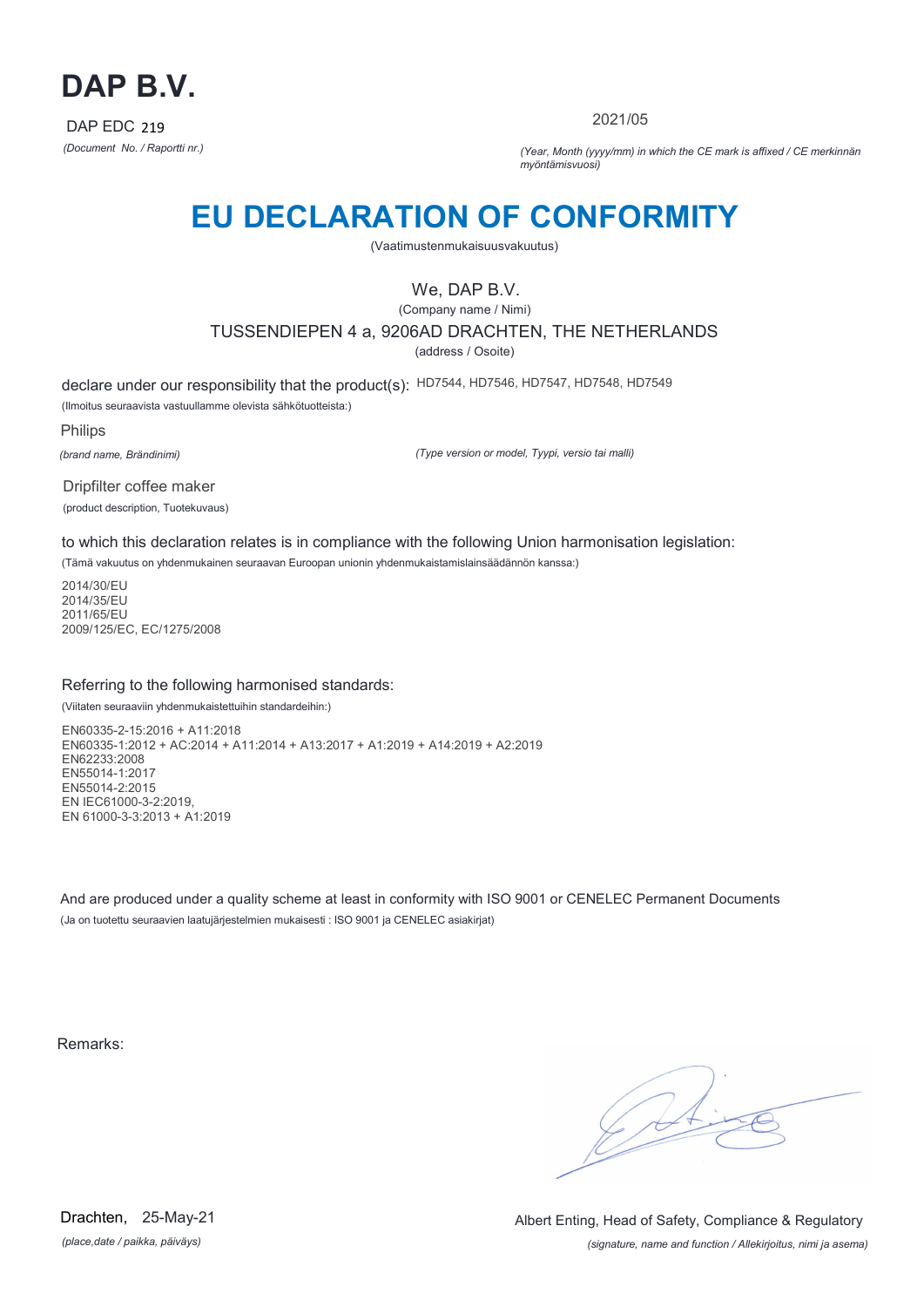

2021/05

*(Document No. / Jelentés száma) (Year, Month (yyyy/mm) in which the CE mark is affixed / A CE jelzés feltüntetésének éve)*

# **EU DECLARATION OF CONFORMITY**

(EC MEGFELELŐSÉGI NYILATKOZAT)

We, DAP B.V.

(Company name / Név)

TUSSENDIEPEN 4 a, 9206AD DRACHTEN, THE NETHERLANDS

(address / cím)

declare under our responsibility that the product(s):

(Felelőssége tudatában nyilatkozik, hogy az alábbi elektronikai termék(ek))

Philips

*(brand name, márkanév)*

*(Type version or model, Típusváltozat vagy modell)*

HD7544, HD7546, HD7547, HD7548, HD7549

Dripfilter coffee maker (product description, termék megnevezése)

to which this declaration relates is in compliance with the following Union harmonisation legislation:

(amelyre ez nyilatkozat vonatkozik, megfelel a következő uniós harmonizációs jogszabályoknak:)

2014/30/EU 2014/35/EU 2011/65/EU 2009/125/EC, EC/1275/2008

### Referring to the following harmonised standards:

(Hivatkozva a következő harmonizált szabványokra:)

EN60335-2-15:2016 + A11:2018 EN60335-1:2012 + AC:2014 + A11:2014 + A13:2017 + A1:2019 + A14:2019 + A2:2019 EN62233:2008 EN55014-1:2017 EN55014-2:2015 EN IEC61000-3-2:2019, EN 61000-3-3:2013 + A1:2019

And are produced under a quality scheme at least in conformity with ISO 9001 or CENELEC Permanent Documents (legalább az ISO 9001-nek megfelelően vagy)

Remarks:

G At

*(place,date / hely, dátum)* Drachten, 25-May-21

*(signature, name and function / aláírás, név és beosztás)* Albert Enting, Head of Safety, Compliance & Regulatory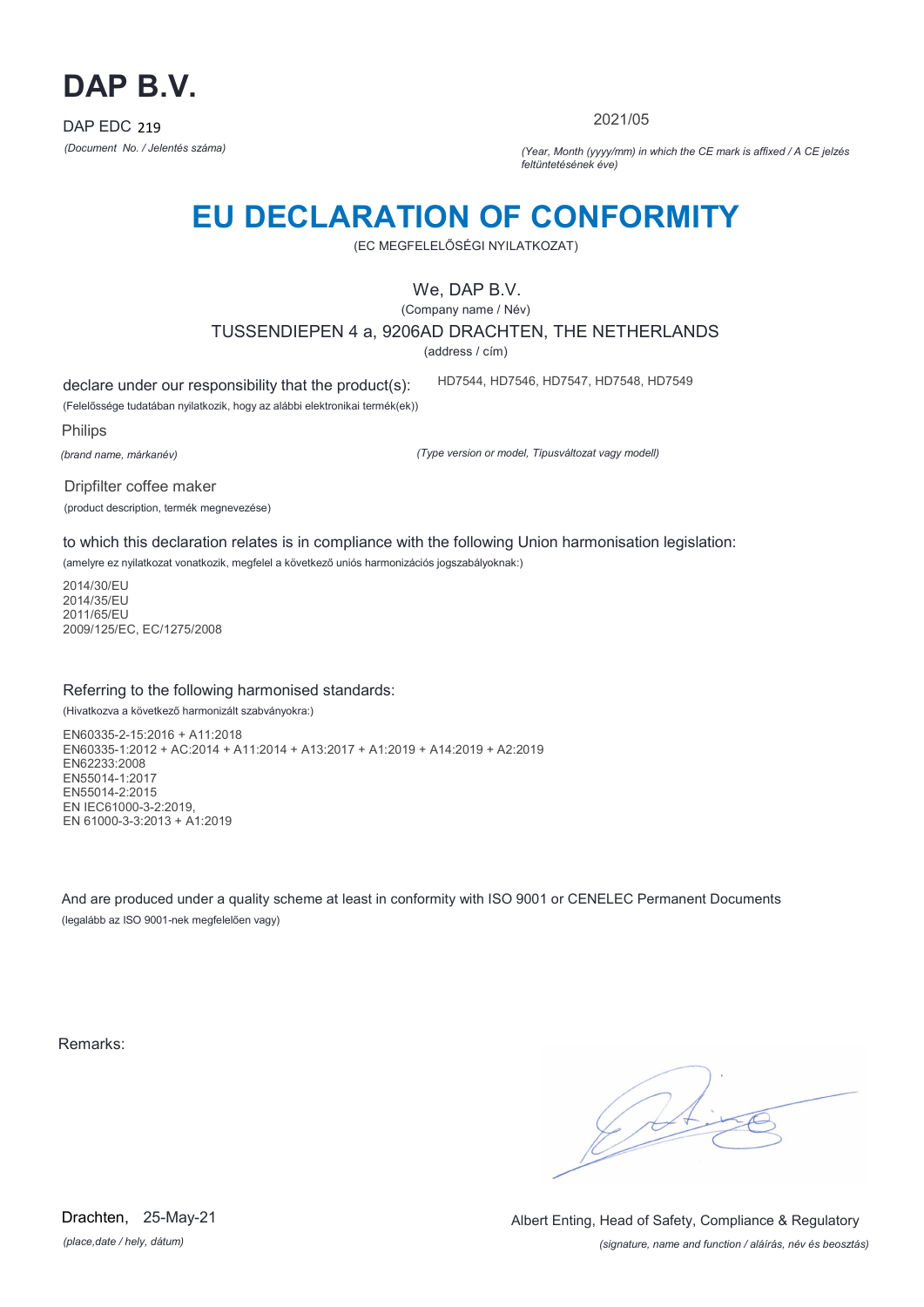

2021/05

*(Document No. / Report Numero ) (Year, Month (yyyy/mm) in which the CE mark is affixed / Anno di apposizione della marcatura CE)*

## **EU DECLARATION OF CONFORMITY**

(DICHIARAZIONE DI CONFORMITA' CE )

### We, DAP B.V.

(Company name / denominazione sociale)

TUSSENDIEPEN 4 a, 9206AD DRACHTEN, THE NETHERLANDS

(address / sede)

declare under our responsibility that the product(s): HD7544, HD7546, HD7547, HD7548, HD7549

(dichiara sotto la propria responsabilità che il /i Prodotto /i elettrico/i)

Philips

*(brand name, marchio)*

*(Type version or model, modello o versione )*

Dripfilter coffee maker (product description, descrizione del prodotto)

to which this declaration relates is in compliance with the following Union harmonisation legislation:

(al quale la presente dichiarazione si riferisce è conforme alla seguente normativa di armonizzazione dell'Unione:

2014/30/EU 2014/35/EU 2011/65/EU 2009/125/EC, EC/1275/2008

### Referring to the following harmonised standards:

(In riferimento alle seguenti norme tecniche armonizzate:)

EN60335-2-15:2016 + A11:2018 EN60335-1:2012 + AC:2014 + A11:2014 + A13:2017 + A1:2019 + A14:2019 + A2:2019 EN62233:2008 EN55014-1:2017 EN55014-2:2015 EN IEC61000-3-2:2019, EN 61000-3-3:2013 + A1:2019

And are produced under a quality scheme at least in conformity with ISO 9001 or CENELEC Permanent Documents (e i processi produttivi seguono un sistema qualità conforme almeno alla norma ISO 9001 o ai documenti permanenti CENELEC)

Remarks:

 $\sqrt{11}$ 

*(place,date / luogo e data)* Drachten, 25-May-21

*(signature, name and function / firma , nome e funzione)* Albert Enting, Head of Safety, Compliance & Regulatory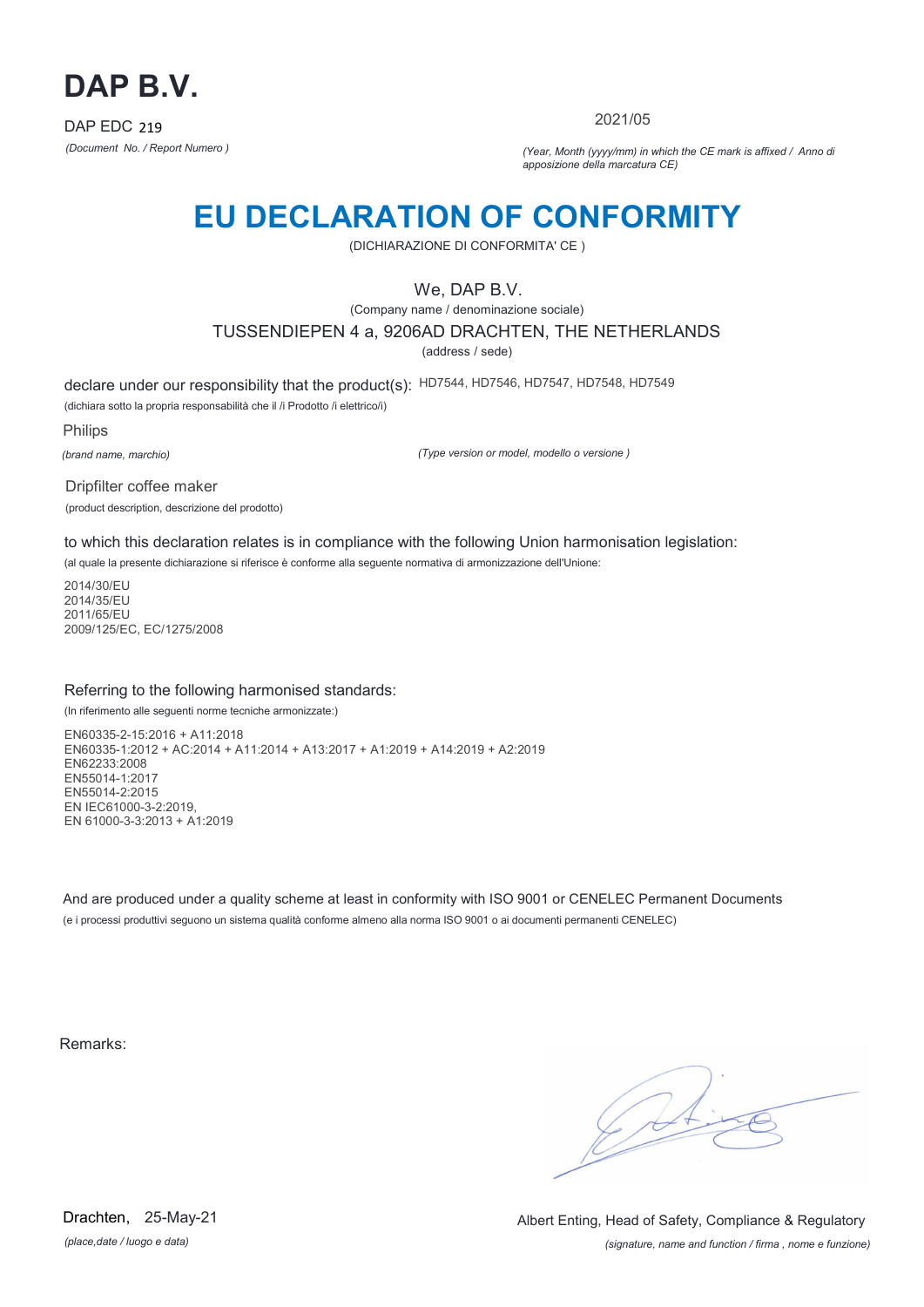

2021/05

*(Document No. / Pranešimo Nr.) (Year, Month (yyyy/mm) in which the CE mark is affixed / Metai, kada CE patvirtino)*

## **EU DECLARATION OF CONFORMITY**

(EC ATITIKTIES DEKLARACIJA)

### We, DAP B.V.

(Company name / Pavadinimas)

TUSSENDIEPEN 4 a, 9206AD DRACHTEN, THE NETHERLANDS

(address / adresas)

declare under our responsibility that the product(s): HD7544, HD7546, HD7547, HD7548, HD7549

(Deklaruojame, kad elektronikos gaminys (-iai):)

Philips

*(brand name, firmos ženklo pavadinimas )*

*(Type version or model, Tipas arba modelis)*

Dripfilter coffee maker (product description, gaminio aprašymas)

to which this declaration relates is in compliance with the following Union harmonisation legislation:

(šiai deklaracijai, sutinkamai su toliau nurodytais jungtiniais harmonizacijos reglamentais:)

2014/30/EU 2014/35/EU 2011/65/EU 2009/125/EC, EC/1275/2008

### Referring to the following harmonised standards:

(Sutinkamai su šiais harmonizuotais standartais:)

EN60335-2-15:2016 + A11:2018 EN60335-1:2012 + AC:2014 + A11:2014 + A13:2017 + A1:2019 + A14:2019 + A2:2019 EN62233:2008 EN55014-1:2017 EN55014-2:2015 EN IEC61000-3-2:2019, EN 61000-3-3:2013 + A1:2019

And are produced under a quality scheme at least in conformity with ISO 9001 or CENELEC Permanent Documents (Pagaminta atitinkant visus kokybės reikalavimus pagal ISO 9001 ar CENELEC nuolatinius dokumentus)

Remarks:

 $\sqrt{14}$ 

*(place,date / vieta, data)* Drachten, 25-May-21

*(signature, name and function / parašas, vardas, pavardė ir pareigos)* Albert Enting, Head of Safety, Compliance & Regulatory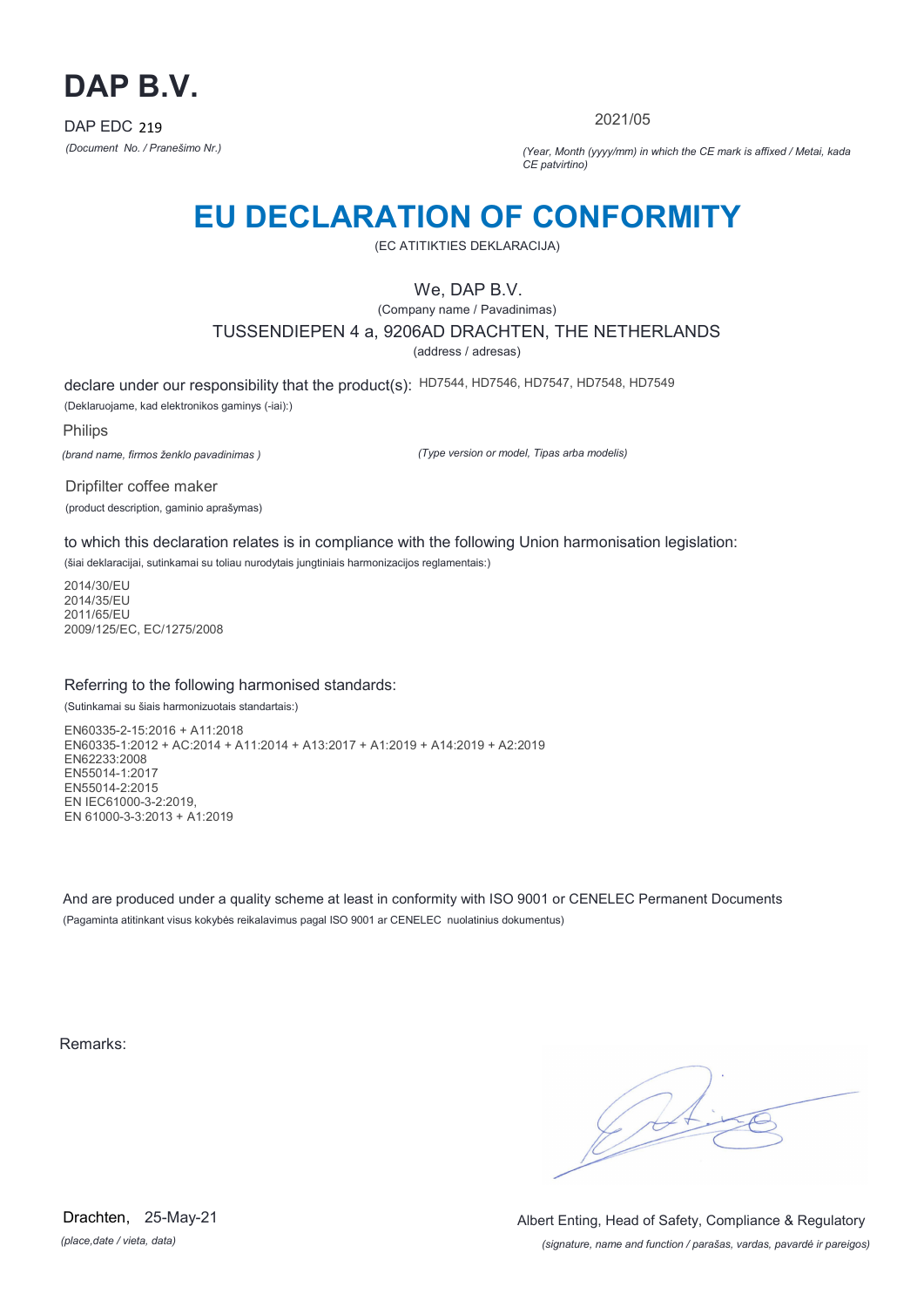

2021/05

*(Document No. / Ziņojums Nr) (Year, Month (yyyy/mm) in which the CE mark is affixed / Gads kurā CE zīme ieviesta)*

## **EU DECLARATION OF CONFORMITY**

(EC deklarācija atbilstība)

### We, DAP B.V.

(Company name / vārds)

TUSSENDIEPEN 4 a, 9206AD DRACHTEN, THE NETHERLANDS

(address / adrese)

declare under our responsibility that the product(s): HD7544, HD7546, HD7547, HD7548, HD7549 (deklarēt zem vai atbildība ka, elektronisks produkts)

Philips

*(brand name, fabrikas marka vārds)*

*(Type version or model, Tips, versija vai modelis)*

Dripfilter coffee maker (product description, produkta apraksts)

to which this declaration relates is in compliance with the following Union harmonisation legislation:

(uz ko attiecas šī deklarācija, atbilst tālāk minētajiem Eiropas Savienības saskaņošanas tiesību aktiem:)

2014/30/EU 2014/35/EU 2011/65/EU 2009/125/EC, EC/1275/2008

### Referring to the following harmonised standards:

(Atsaucas uz tālāk minētajiem saskaņotajiem standartiem:)

EN60335-2-15:2016 + A11:2018 EN60335-1:2012 + AC:2014 + A11:2014 + A13:2017 + A1:2019 + A14:2019 + A2:2019 EN62233:2008 EN55014-1:2017 EN55014-2:2015 EN IEC61000-3-2:2019, EN 61000-3-3:2013 + A1:2019

And are produced under a quality scheme at least in conformity with ISO 9001 or CENELEC Permanent Documents (Tiek ražots zem kvalitātes sistēma kas ir apstiprināta ar ISO 9001 vai CENELEC pastāvošiem dokumentiem )

Remarks:

 $\sqrt{11}$ 

*(place,date / vieta, datums)* Drachten, 25-May-21

*(signature, name and function / parskts, vārds un amatpienākums)* Albert Enting, Head of Safety, Compliance & Regulatory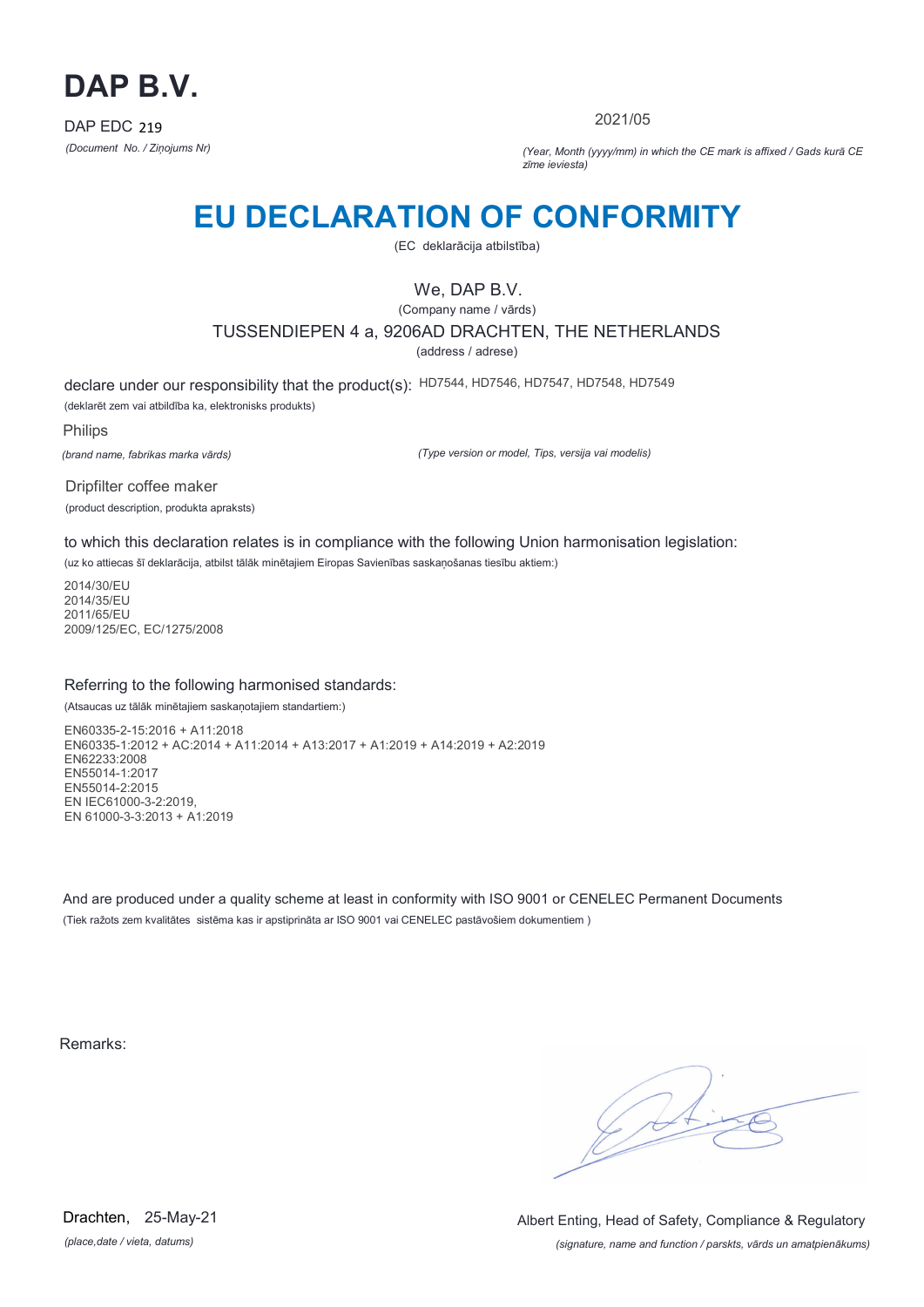

2021/05

*(Document No. / Numer raportu) (Year, Month (yyyy/mm) in which the CE mark is affixed / Rok, w którym oznakowanie CE zostało umieszczone na wyrobie)*

# **EU DECLARATION OF CONFORMITY**

(DEKLARACJA ZGODNOŚCI UE)

### We, DAP B.V.

(Company name / Nazwa)

TUSSENDIEPEN 4 a, 9206AD DRACHTEN, THE NETHERLANDS

(address / adres)

declare under our responsibility that the product(s):

(Deklarujemy na naszą odpowiedzialność, że urządzeni(e/a) elektryczne)

Philips

*(brand name, marka)*

*(Type version or model, Typ lub model)*

HD7544, HD7546, HD7547, HD7548, HD7549

Dripfilter coffee maker

(product description, nazwa /opis produktu)

to which this declaration relates is in compliance with the following Union harmonisation legislation:

(do którego odnosi się niniejsza deklaracja jest zgodne z następującymi normami zharmonizowanymi:)

2014/30/EU 2014/35/EU 2011/65/EU 2009/125/EC, EC/1275/2008

### Referring to the following harmonised standards:

(Odwołującymi się do następujących norm zharmonizowanych:

EN60335-2-15:2016 + A11:2018 EN60335-1:2012 + AC:2014 + A11:2014 + A13:2017 + A1:2019 + A14:2019 + A2:2019 EN62233:2008 EN55014-1:2017 EN55014-2:2015 EN IEC61000-3-2:2019, EN 61000-3-3:2013 + A1:2019

And are produced under a quality scheme at least in conformity with ISO 9001 or CENELEC Permanent Documents (oraz został wyprodukowany zgodnie ze standardami jakościowymi takimi jak ISO9001 lub CENELEC Permanent Documents)

Remarks:

 $\sqrt{1}$ 

*(place,date / miasto, data)* Drachten, 25-May-21

*(signature, name and function / podpis, imię i nazwisko oraz funkcja)* Albert Enting, Head of Safety, Compliance & Regulatory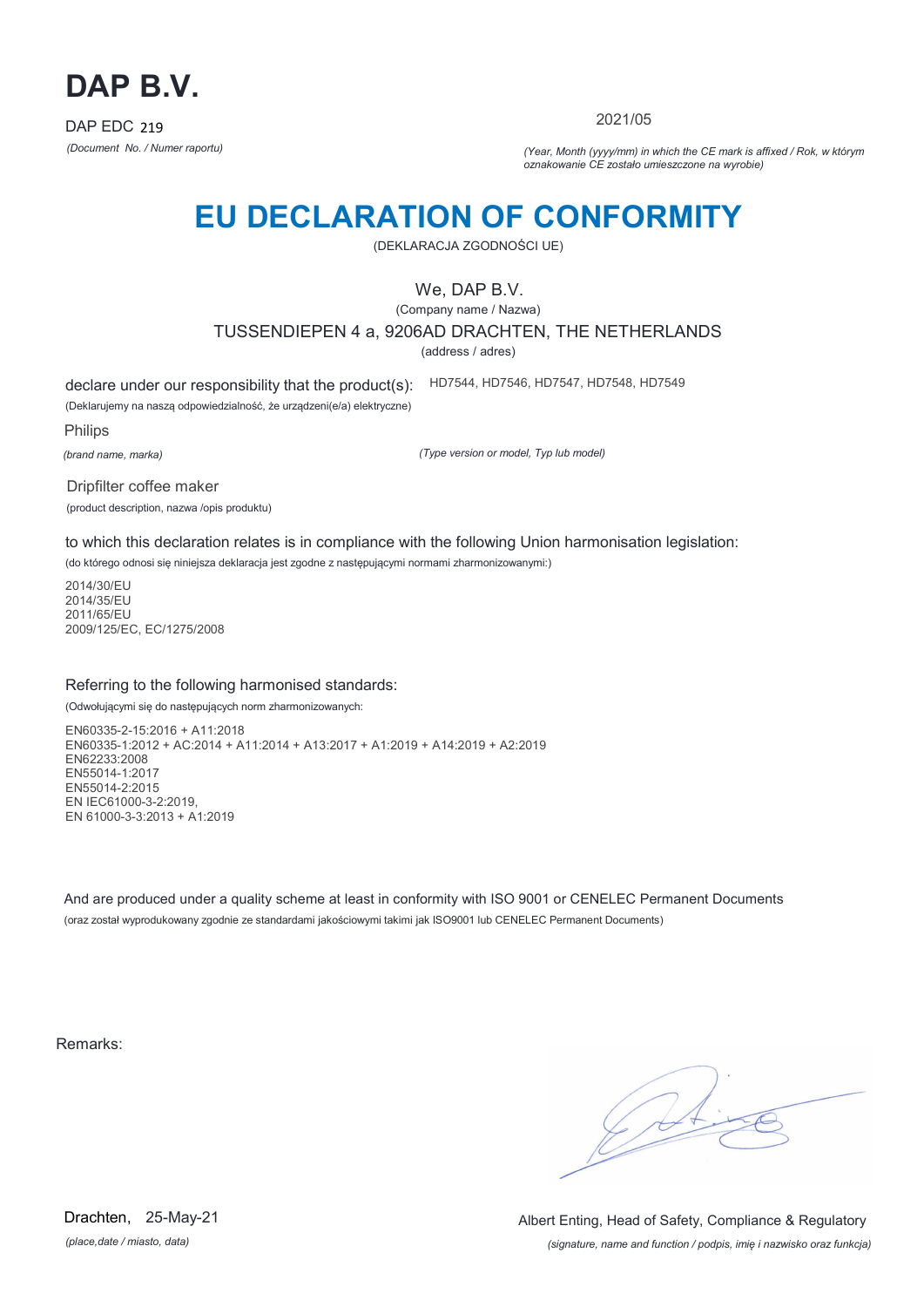

2021/05

*(Document No. / Relatório No.) (Year, Month (yyyy/mm) in which the CE mark is affixed / Ano em que a marca CE é afixada)*

## **EU DECLARATION OF CONFORMITY**

(DECLARAÇÃODE CONFORMIDADE CE)

### We, DAP B.V.

(Company name / Nome) TUSSENDIEPEN 4 a, 9206AD DRACHTEN, THE NETHERLANDS

(address)

declare under our responsibility that the product(s): HD7544, HD7546, HD7547, HD7548, HD7549

(Declara sob a sua responsabilidade que o(s) producto(s) eléctricos )

Philips

*(brand name, nome da marca)*

*(Type version or model, Indicar versão ou modelo)*

Dripfilter coffee maker (product description, Descrição do produto)

to which this declaration relates is in compliance with the following Union harmonisation legislation: (a que esta declaração se refere está em conformidade com a seguinte legislação de harmonização da União:)

2014/30/EU 2014/35/EU 2011/65/EU 2009/125/EC, EC/1275/2008

### Referring to the following harmonised standards:

(Com referência aos seguintes padrões de harmonização:)

EN60335-2-15:2016 + A11:2018 EN60335-1:2012 + AC:2014 + A11:2014 + A13:2017 + A1:2019 + A14:2019 + A2:2019 EN62233:2008 EN55014-1:2017 EN55014-2:2015 EN IEC61000-3-2:2019, EN 61000-3-3:2013 + A1:2019

And are produced under a quality scheme at least in conformity with ISO 9001 or CENELEC Permanent Documents (E são produzidos sob um regime de qualidade, pelo menos, em conformidade com a norma ISO 9001 ou Documentos Permanentes CENELEC)

Remarks:

 $\sqrt{11}$ 

*(place,date / local, data)* Drachten, 25-May-21

*(signature, name and function / assinatura, nome e função)* Albert Enting, Head of Safety, Compliance & Regulatory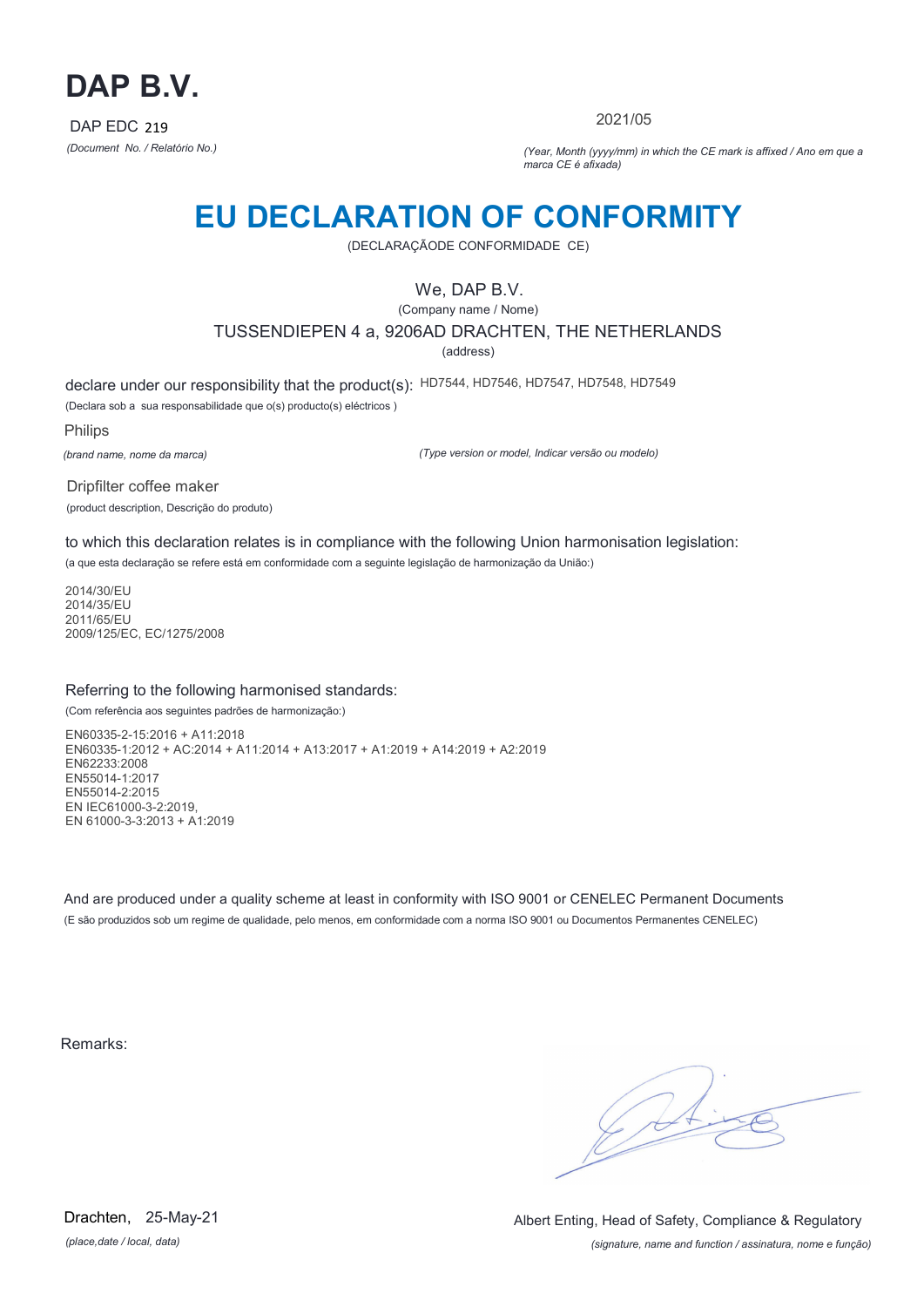

2021/05

*(Document No. / Nr. raport) (Year, Month (yyyy/mm) in which the CE mark is affixed / Anul în care este aplicat marcajul CE)*

## **EU DECLARATION OF CONFORMITY**

(DECLARAŢIE DE CONFORMITATE CE)

### We, DAP B.V.

(Company name / Nume)

TUSSENDIEPEN 4 a, 9206AD DRACHTEN, THE NETHERLANDS

(address / adresă)

declare under our responsibility that the product(s): HD7544, HD7546, HD7547, HD7548, HD7549

(Declarăm pe proprie răspundere că produsul (produsele) electric(e))

Philips

*(brand name, marca)*

*(Type version or model, Tip sau model)*

Dripfilter coffee maker (product description, descriere produs)

to which this declaration relates is in compliance with the following Union harmonisation legislation:

(la care se referă prezenta declarație este în conformitate cu următoarea legislație de armonizare a Uniunii:)

2014/30/EU 2014/35/EU 2011/65/EU 2009/125/EC, EC/1275/2008

### Referring to the following harmonised standards:

(Se referă la următoarele standarde armonizate:)

EN60335-2-15:2016 + A11:2018 EN60335-1:2012 + AC:2014 + A11:2014 + A13:2017 + A1:2019 + A14:2019 + A2:2019 EN62233:2008 EN55014-1:2017 EN55014-2:2015 EN IEC61000-3-2:2019, EN 61000-3-3:2013 + A1:2019

And are produced under a quality scheme at least in conformity with ISO 9001 or CENELEC Permanent Documents (Şi sunt fabricate după o schemă de calitate conformă cel puţin cu standardul ISO 9001 sau Documentele Permanente CENELEC)

Remarks:

*(place,date / locul, data)* Drachten, 25-May-21

*(signature, name and function / semnătura, nume şi funcţie)* Albert Enting, Head of Safety, Compliance & Regulatory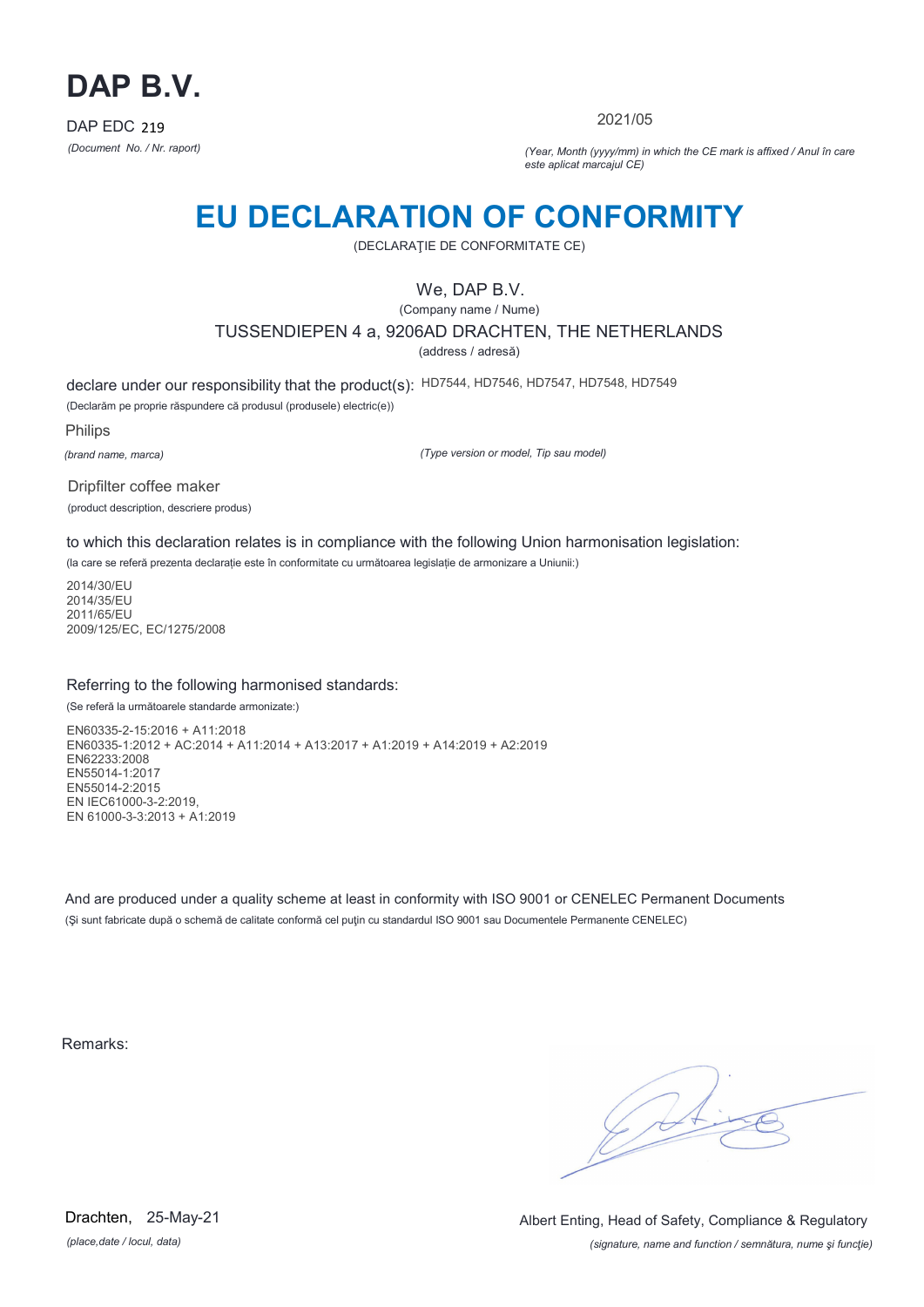

2021/05

*(Document No. / Номер протокола) (Year, Month (yyyy/mm) in which the CE mark is affixed / Год начала маркировки знаком CE)*

# **EU DECLARATION OF CONFORMITY**

(CE Декларация о соответствии)

### We, DAP B.V.

(Company name / Юридическое имя)

TUSSENDIEPEN 4 a, 9206AD DRACHTEN, THE NETHERLANDS

(address / адрес)

declare under our responsibility that the product(s): HD7544, HD7546, HD7547, HD7548, HD7549

(Декларируем под нашу ответственность, что электрическая продукция)

Philips

*(brand name, торговая марка)*

*(Type version or model, тип, модель)*

Dripfilter coffee maker (product description, описание продукции)

to which this declaration relates is in compliance with the following Union harmonisation legislation:

(к которому относится данное заявление, соответствует следующим законодательным актам Европейского Союза о гармонизации технических нормативов:)

2014/30/EU 2014/35/EU 2011/65/EU 2009/125/EC, EC/1275/2008

### Referring to the following harmonised standards:

(Эти нормативы касаются следующих гармонизированных стандартов:)

EN60335-2-15:2016 + A11:2018 EN60335-1:2012 + AC:2014 + A11:2014 + A13:2017 + A1:2019 + A14:2019 + A2:2019 EN62233:2008 EN55014-1:2017 EN55014-2:2015 EN IEC61000-3-2:2019, EN 61000-3-3:2013 + A1:2019

And are produced under a quality scheme at least in conformity with ISO 9001 or CENELEC Permanent Documents (по крайней мере, в соответствии с ISO 9001 или)

Remarks:

 $\sqrt{11}$ 

*(place,date / место, дата)* Drachten, 25-May-21

*(signature, name and function / подпись, имя и должность)* Albert Enting, Head of Safety, Compliance & Regulatory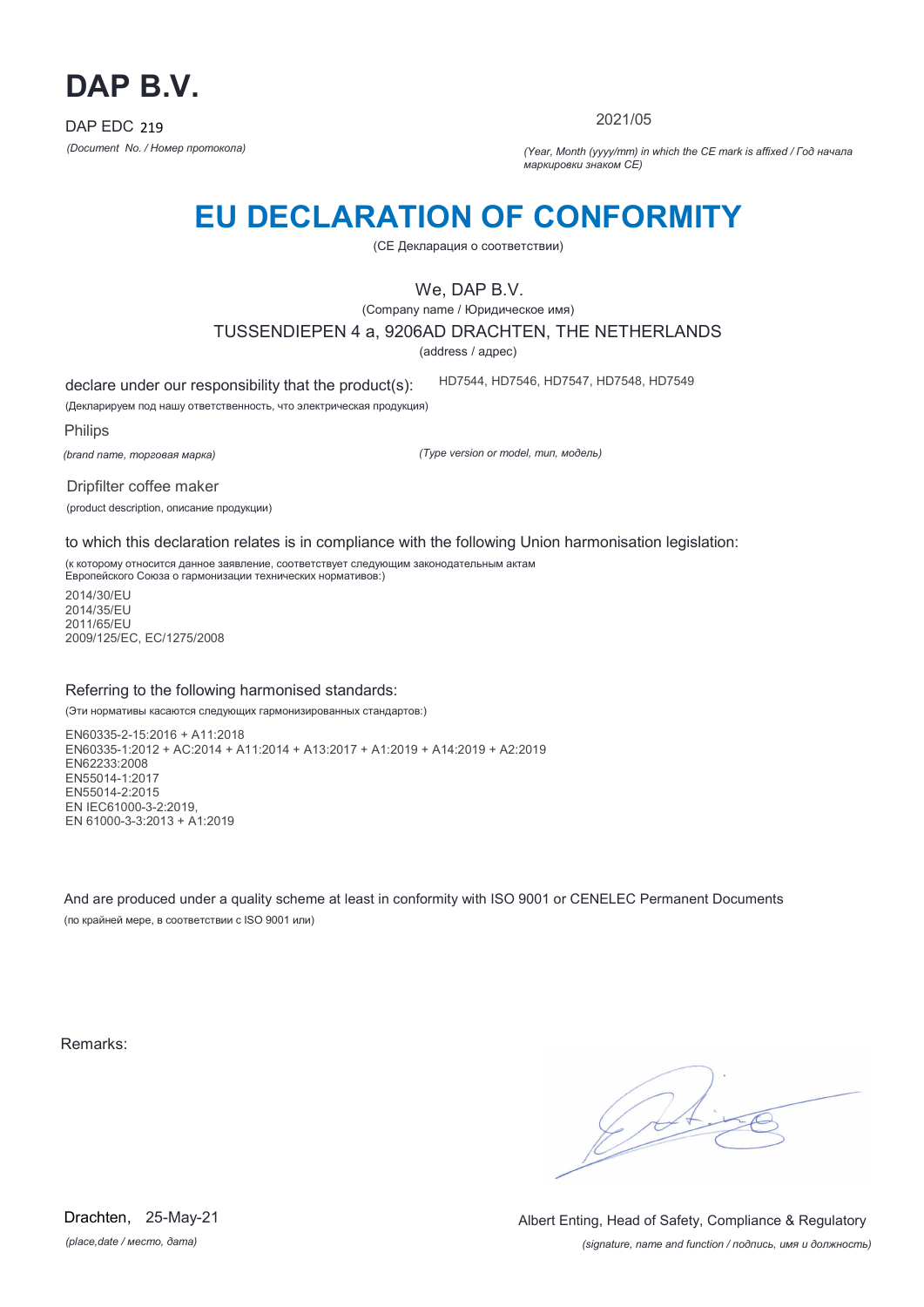

2021/05

*(Document No. / Správa č.) (Year, Month (yyyy/mm) in which the CE mark is affixed / Rok v ktorom je opatrený znakom CE)*

## **EU DECLARATION OF CONFORMITY**

(Rok v ktorom je opatrený znakom CE)

### We, DAP B.V.

(Company name / Meno )

TUSSENDIEPEN 4 a, 9206AD DRACHTEN, THE NETHERLANDS

(address / adresa)

declare under our responsibility that the product(s): HD7544, HD7546, HD7547, HD7548, HD7549 (Prehlasujeme na svoju zodpovednosť, že elektrický výrobok(y))

Philips

*(brand name, názov značky)*

*(Type version or model, Typové označenie alebo model)*

Dripfilter coffee maker (product description, opis prístroja)

to which this declaration relates is in compliance with the following Union harmonisation legislation:

(na ktorý sa toto vyhlásenie vzťahuje, je v súlade s nasledujúcimi harmonizovanými právnymi predpismi Európskej únie:)

2014/30/EU 2014/35/EU 2011/65/EU 2009/125/EC, EC/1275/2008

### Referring to the following harmonised standards:

(S odvolaním sa na nasledujúce harmonizované normy:)

EN60335-2-15:2016 + A11:2018 EN60335-1:2012 + AC:2014 + A11:2014 + A13:2017 + A1:2019 + A14:2019 + A2:2019 EN62233:2008 EN55014-1:2017 EN55014-2:2015 EN IEC61000-3-2:2019, EN 61000-3-3:2013 + A1:2019

And are produced under a quality scheme at least in conformity with ISO 9001 or CENELEC Permanent Documents (A sú vyrobené systémom kvality minimálne v súlade s normou ISO 9001 alebo CENELEC dokumentmi)

Remarks:

 $\sqrt{4}$ 

*(place,date / miesto, dátum)* Drachten, 25-May-21

*(signature, name and function / podpis, meno a funkcia)* Albert Enting, Head of Safety, Compliance & Regulatory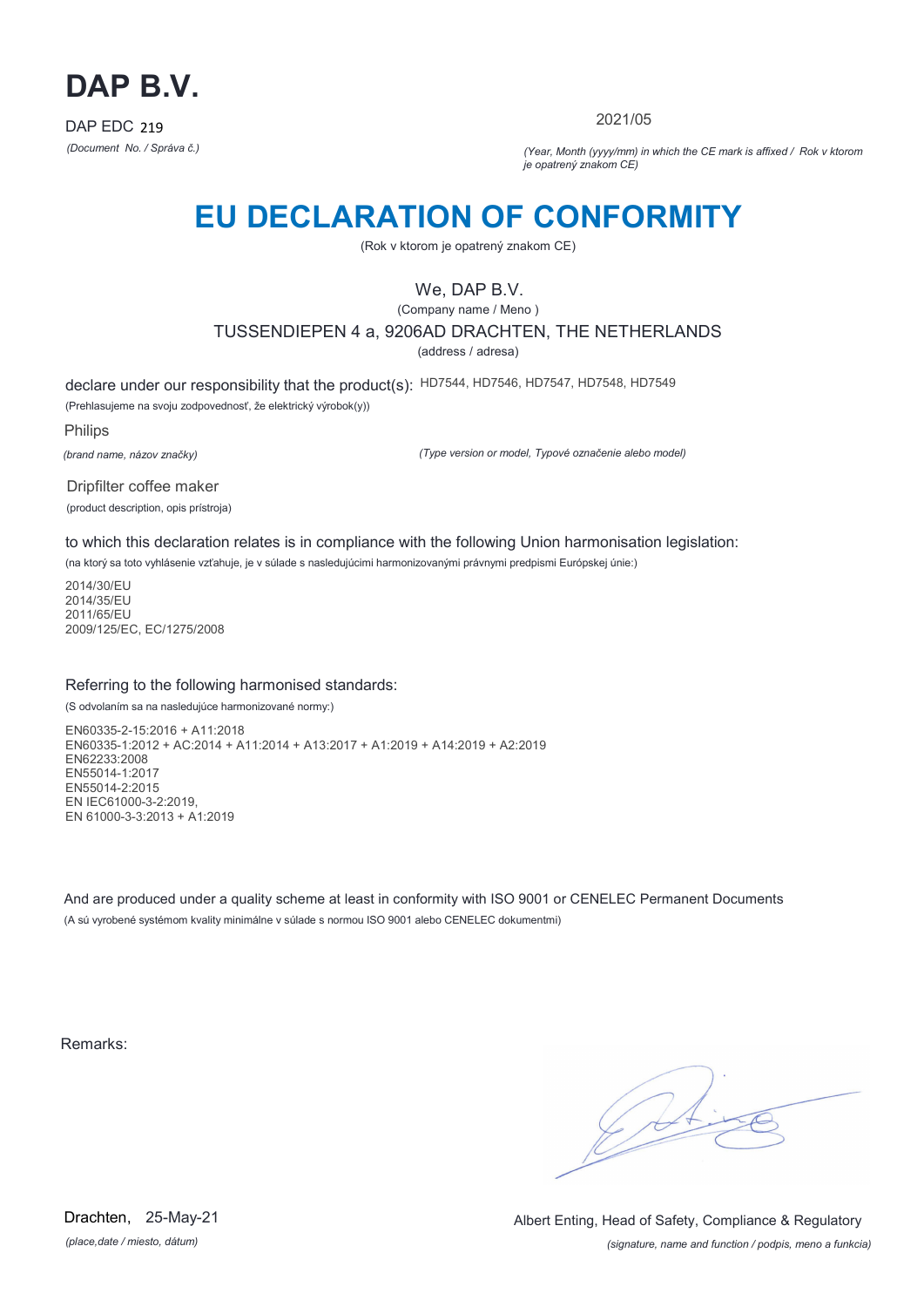

2021/05

*(Document No. / Številka poročila) (Year, Month (yyyy/mm) in which the CE mark is affixed / Leto namstitve CE znaka)*

# **EU DECLARATION OF CONFORMITY**

(Izjava o skladnosti)

## We, DAP B.V.

(Company name / Ime)

TUSSENDIEPEN 4 a, 9206AD DRACHTEN, THE NETHERLANDS

(address / Naslov)

declare under our responsibility that the product(s): HD7544, HD7546, HD7547, HD7548, HD7549 (S polno odgovornostjo izjavljamo)

Philips

*(brand name, Ime znamke)*

*(Type version or model, Tip, verzija ali model)*

Dripfilter coffee maker (product description, Opis proizvoda)

to which this declaration relates is in compliance with the following Union harmonisation legislation:

(na katerega se nanaša ta izjava, je skladen z naslednjo usklajevalno zakonodajo Unije:)

2014/30/EU 2014/35/EU 2011/65/EU 2009/125/EC, EC/1275/2008

### Referring to the following harmonised standards:

(S sklicevanjem na naslednje usklajene standarde:)

EN60335-2-15:2016 + A11:2018 EN60335-1:2012 + AC:2014 + A11:2014 + A13:2017 + A1:2019 + A14:2019 + A2:2019 EN62233:2008 EN55014-1:2017 EN55014-2:2015 EN IEC61000-3-2:2019, EN 61000-3-3:2013 + A1:2019

And are produced under a quality scheme at least in conformity with ISO 9001 or CENELEC Permanent Documents (In so proizvedeni v skladu s shemo kakovosti najmanj v skladu z ISO 9001 ali CENELEC stalnimi dokumenti)

Remarks:

 $\sqrt{4}$ 

*(place,date / Kraj, datum)* Drachten, 25-May-21

*(signature, name and function / Podpis, Ime in funkcija)* Albert Enting, Head of Safety, Compliance & Regulatory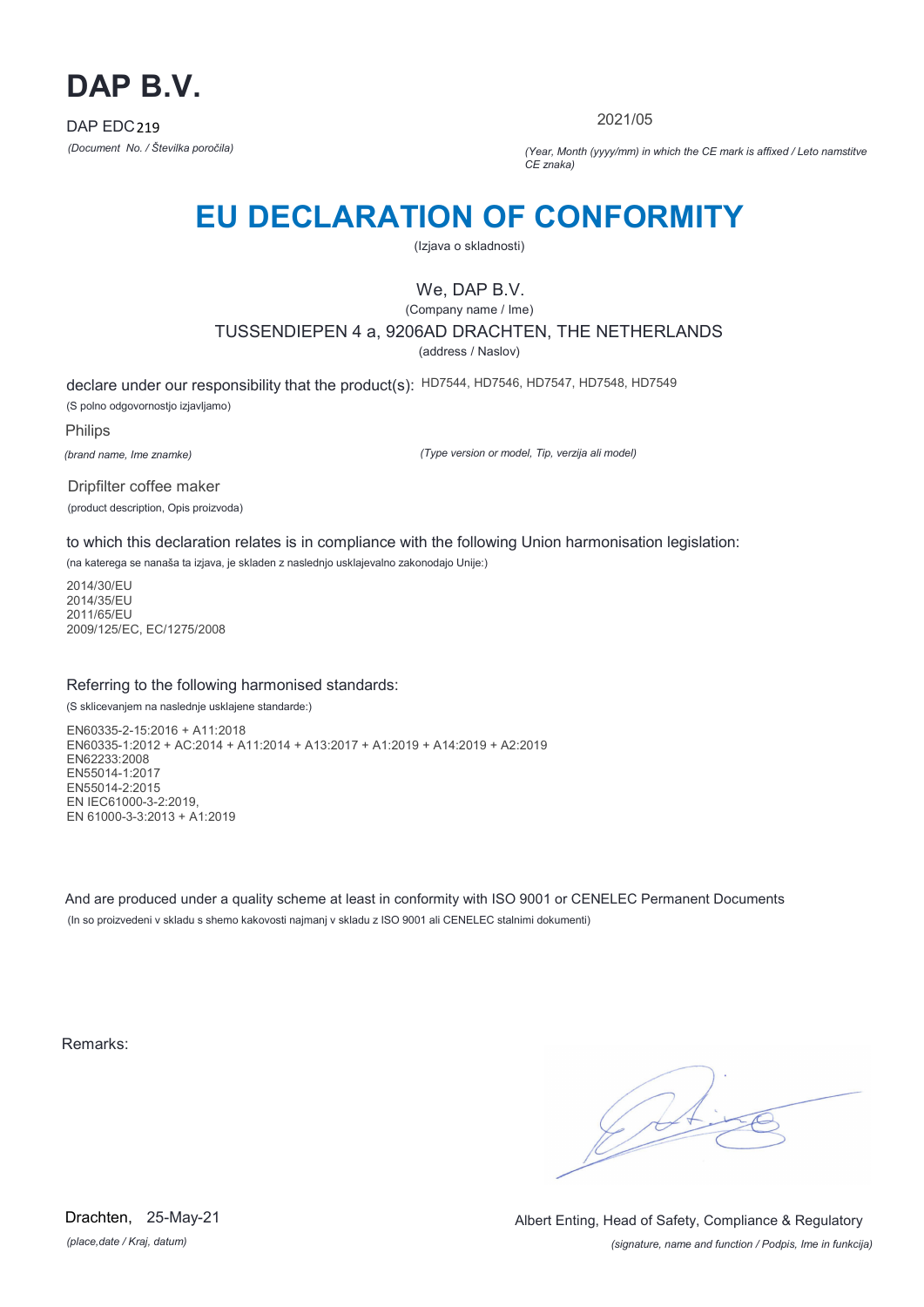

2021/05

*(Document No. / Döküman Numarası) (Year, Month (yyyy/mm) in which the CE mark is affixed / CE İbaresinin eklendiği yıl (yyyy/aa))*

## **EU DECLARATION OF CONFORMITY**

(EU UYGUNLUK BEYANI)

DAP B.V.

(Company name / İmalatçının ismi)

TUSSENDIEPEN 4 a, 9206AD DRACHTEN, THE NETHERLANDS

(address / İmalatçının adresi )

This declaration of conformity is issued under the sole responsibility of the manufacturer HD7544, HD7546, HD7547, HD7548, HD7549

(Bu uygunluk beyanı yalnızca imalatçının kendi sorumluluğu altında düzenlenir)

Philips

*(brand name, İsim )*

*(Type version or model, Tip veya model)*

Dripfilter coffee maker

(product description, Ürün Açıklamas )

to which this declaration relates is in compliance with the following Union harmonisation legislation:

((bu beyanın ilgili olduğu) aşağıdaki Union uyumlaştırma mevzuatına uygundur:)

2014/30/EU 2014/35/EU 2011/65/EU 2009/125/EC, EC/1275/2008

### Referring to the following harmonised standards:

(Aşağıdaki uyumlaştırılmış standartlara atıfta bulunmaktadır:)

EN60335-2-15:2016 + A11:2018 EN60335-1:2012 + AC:2014 + A11:2014 + A13:2017 + A1:2019 + A14:2019 + A2:2019 EN62233:2008 EN55014-1:2017 EN55014-2:2015 EN IEC61000-3-2:2019, EN 61000-3-3:2013 + A1:2019

And are produced under a quality scheme at least in conformity with ISO 9001 or CENELEC Permanent Documents (En az ISO 9001 veya CENELEC Daimi Belgelerine uygun kalite şemasına binaen mevcut ürünlerdir)

Remarks:

 $\sqrt{14}$ 

*(place,date / Yer ve tarih )* Drachten, 25-May-21

*(signature, name and function / İmza, isim ve görevi)* Albert Enting, Head of Safety, Compliance & Regulatory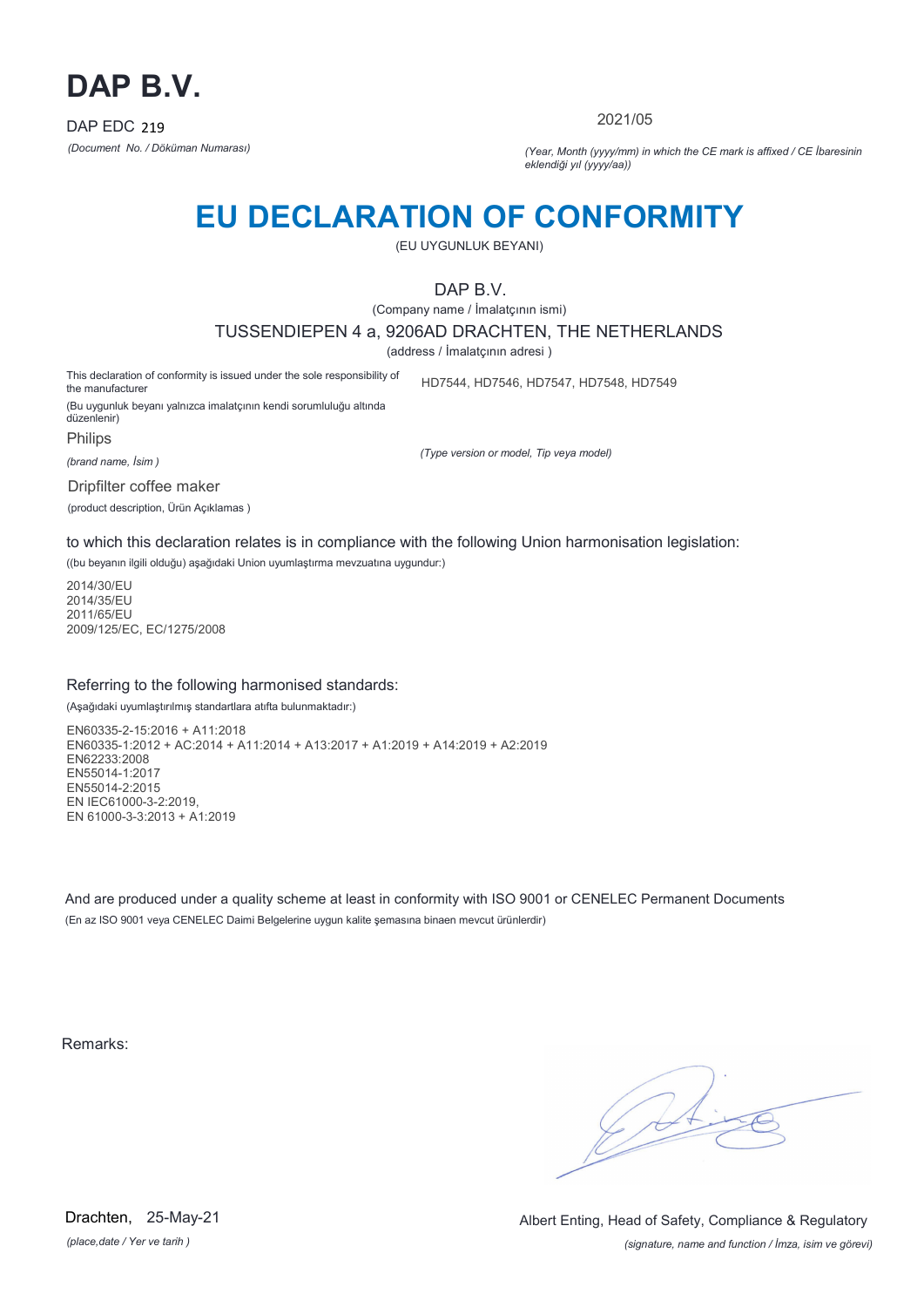

2021/05

*(Document No. / Broj izvještaja) (Year, Month (yyyy/mm) in which the CE mark is affixed / Godina ishođenja CE oznake)*

# **EU DECLARATION OF CONFORMITY**

(Izjava o sukladnosti)

## We, DAP B.V.

(Company name / Ime)

TUSSENDIEPEN 4 a, 9206AD DRACHTEN, THE NETHERLANDS

(address / Adresa)

declare under our responsibility that the product(s): HD7544, HD7546, HD7547, HD7548, HD7549 (Odgovorno izjavljujemo da je elektični uređaj(i))

Philips

*(brand name, Naziv robne marke)*

*(Type version or model, Tipska oznaka ili model)*

Dripfilter coffee maker (product description, opis proizvoda)

to which this declaration relates is in compliance with the following Union harmonisation legislation:

(na koji se odnosi ova deklaracija u skladu je sa sljedećim zakonima o harmonizaciji Unije:)

2014/30/EU 2014/35/EU 2011/65/EU 2009/125/EC, EC/1275/2008

### Referring to the following harmonised standards:

(Odnosi se na sljedeće norme za harmonizaciju:)

EN60335-2-15:2016 + A11:2018 EN60335-1:2012 + AC:2014 + A11:2014 + A13:2017 + A1:2019 + A14:2019 + A2:2019 EN62233:2008 EN55014-1:2017 EN55014-2:2015 EN IEC61000-3-2:2019, EN 61000-3-3:2013 + A1:2019

And are produced under a quality scheme at least in conformity with ISO 9001 or CENELEC Permanent Documents (najmanje u skladu sa normom ISO 9001 ili)

Remarks:

 $\mathcal{L}$ 

*(place,date / Mjesto ,datum)* Drachten, 25-May-21

*(signature, name and function / Potpis,ime i radno mjesto)* Albert Enting, Head of Safety, Compliance & Regulatory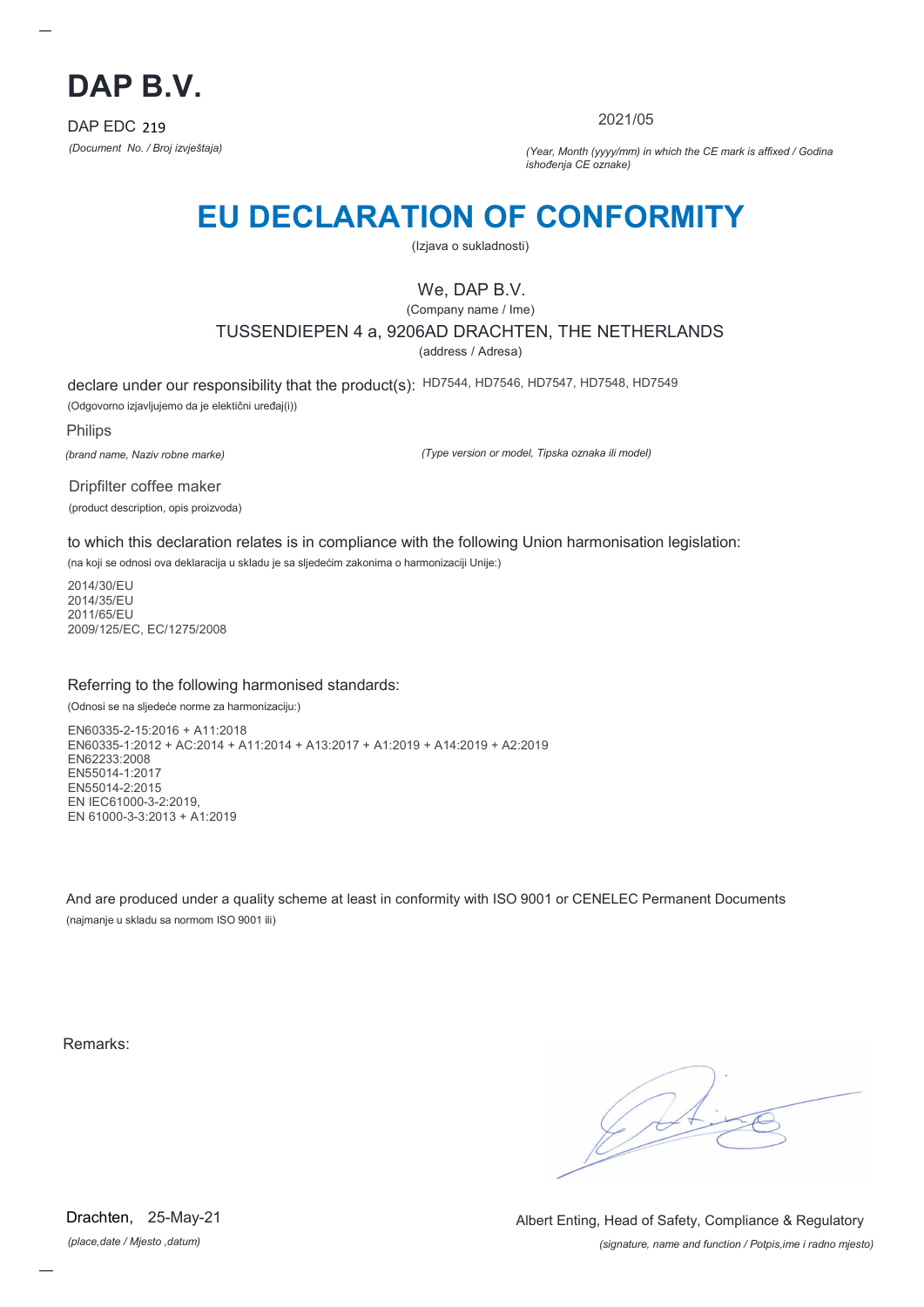

2021/05

*(Document No. / Αρ. έκθεσης) (Year, Month (yyyy/mm) in which the CE mark is affixed / Έτος επικόλλησης του σήματος συμμόρφωσης CE)*

# **EU DECLARATION OF CONFORMITY**

(ΔΗΛΩΣΗ ΣΥΜΜΟΡΦΩΣΗΣ CE)

### We, DAP B.V.

(Company name / Επωνυμία) TUSSENDIEPEN 4 a, 9206AD DRACHTEN, THE NETHERLANDS (address / Διεύθυνση)

declare under our responsibility that the product(s): HD7544, HD7546, HD7547, HD7548, HD7549 (Δηλώνουμε υπεύθυνα ότι το ηλεκτρολογικό προϊόν/ προϊόντα)

Philips

*(brand name, ονομασία μάρκας)*

*(Type version or model, Τύπος έκδοσης ή μοντέλο)*

Dripfilter coffee maker (product description, περιγραφή προϊόντος)

to which this declaration relates is in compliance with the following Union harmonisation legislation: (στο οποίο αναφέρεται αυτή η δήλωση συμμορφώνεται με την παρακάτω νομοθεσία εναρμόνισης της Ένωσης:)

2014/30/EU 2014/35/EU 2011/65/EU 2009/125/EC, EC/1275/2008

### Referring to the following harmonised standards:

(Αναφορικά με τα παρακάτω εναρμονισμένα πρότυπα:)

EN60335-2-15:2016 + A11:2018 EN60335-1:2012 + AC:2014 + A11:2014 + A13:2017 + A1:2019 + A14:2019 + A2:2019 EN62233:2008 EN55014-1:2017 EN55014-2:2015 EN IEC61000-3-2:2019, EN 61000-3-3:2013 + A1:2019

And are produced under a quality scheme at least in conformity with ISO 9001 or CENELEC Permanent Documents (Και παράγεται/ παράγονται σύμφωνα με ένα ποιοτικό πρόγραμμα που συμμορφούται, κατ'ελάχιστον, με το πρότυπο ISO 9001 ή με τα Μόνιμα Έγγραφα Τεκμηρίωσης της CENELEC)

Remarks:

 $\sqrt{4}$ 

*(place,date / τόπος, ημερομηνία)* Drachten, 25-May-21

*(signature, name and function / υπογραφή, ονοματεπώνυμο και λειτουργία)* Albert Enting, Head of Safety, Compliance & Regulatory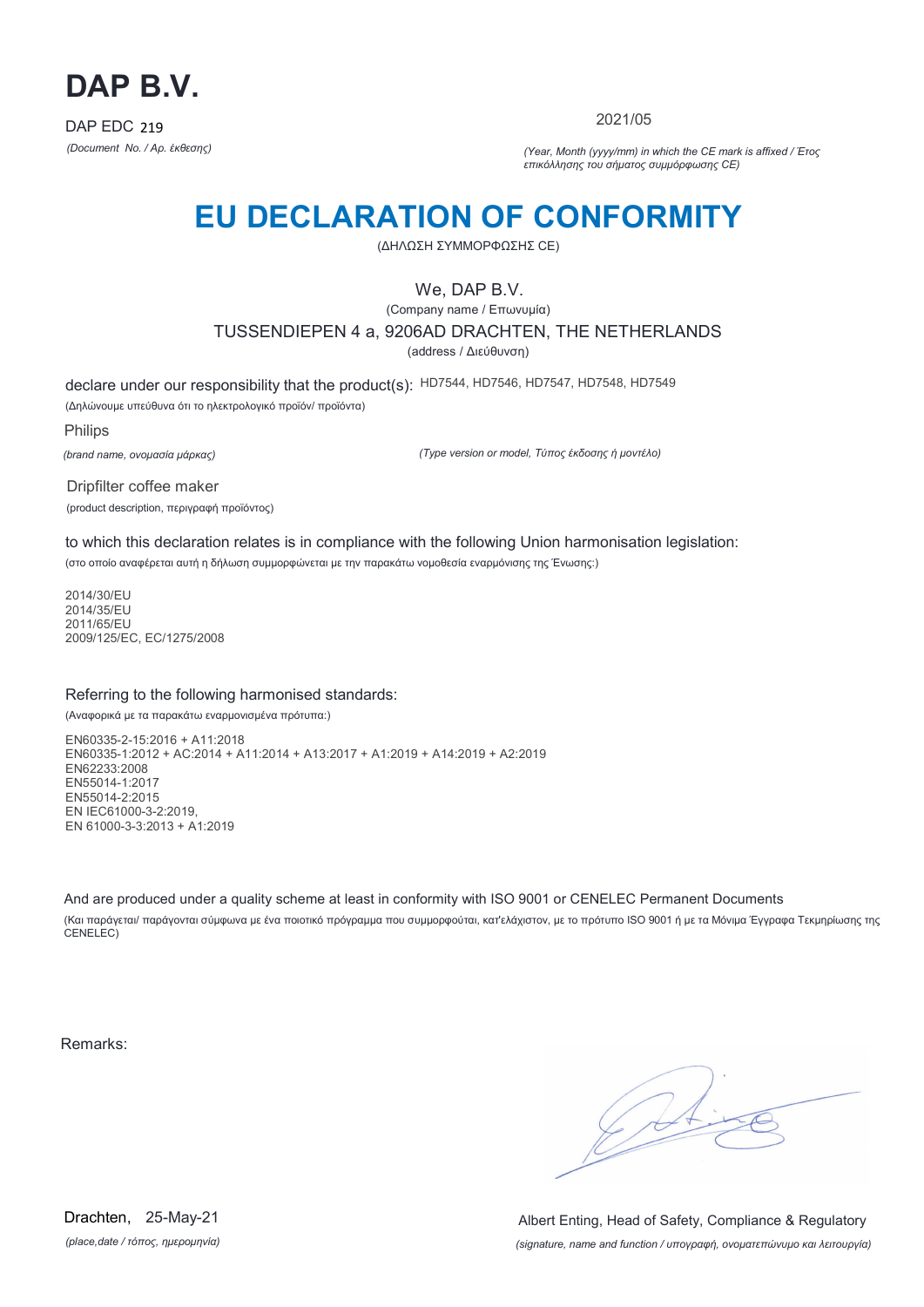

2021/05

*(Document No. / Документ №) (Year, Month (yyyy/mm) in which the CE mark is affixed / Година на поставяне на CE маркировката)*

# **EU DECLARATION OF CONFORMITY**

(CE Декларация за съответствие)

## We, DAP B.V.

(Company name / Име )

TUSSENDIEPEN 4 a, 9206AD DRACHTEN, THE NETHERLANDS

(address / адрес)

declare under our responsibility that the product(s): HD7544, HD7546, HD7547, HD7548, HD7549

(Декларираме на наша отговорност, че електрическият(те) уред(и):

Philips

*(Brand name, търговска марка)*

*(Type version or model, Серия или модел)*

Dripfilter coffee maker (product description, описание на продукта(ите))

to which this declaration relates is in compliance with the following Union harmonisation legislation:

(към който се отнася настоящата декларация, е в съответствие със следното законодателство на Съюза относно хармонизацията:)

2014/30/EU 2014/35/EU 2011/65/EU 2009/125/EC, EC/1275/2008

### Referring to the following harmonised standards:

(Отнася се към следните хармонизирани стандарти:)

EN60335-2-15:2016 + A11:2018 EN60335-1:2012 + AC:2014 + A11:2014 + A13:2017 + A1:2019 + A14:2019 + A2:2019 EN62233:2008 EN55014-1:2017 EN55014-2:2015 EN IEC61000-3-2:2019, EN 61000-3-3:2013 + A1:2019

And are produced under a quality scheme at least in conformity with ISO 9001 or CENELEC Permanent Documents (и са произведени под система за качествен контрол най-малко в съответствие с ISO 9001 или)

Remarks:

*(place,date / място, дата)* Drachten, 25-May-21

*(signature, name and function / подпис, име и длъжност)* Albert Enting, Head of Safety, Compliance & Regulatory